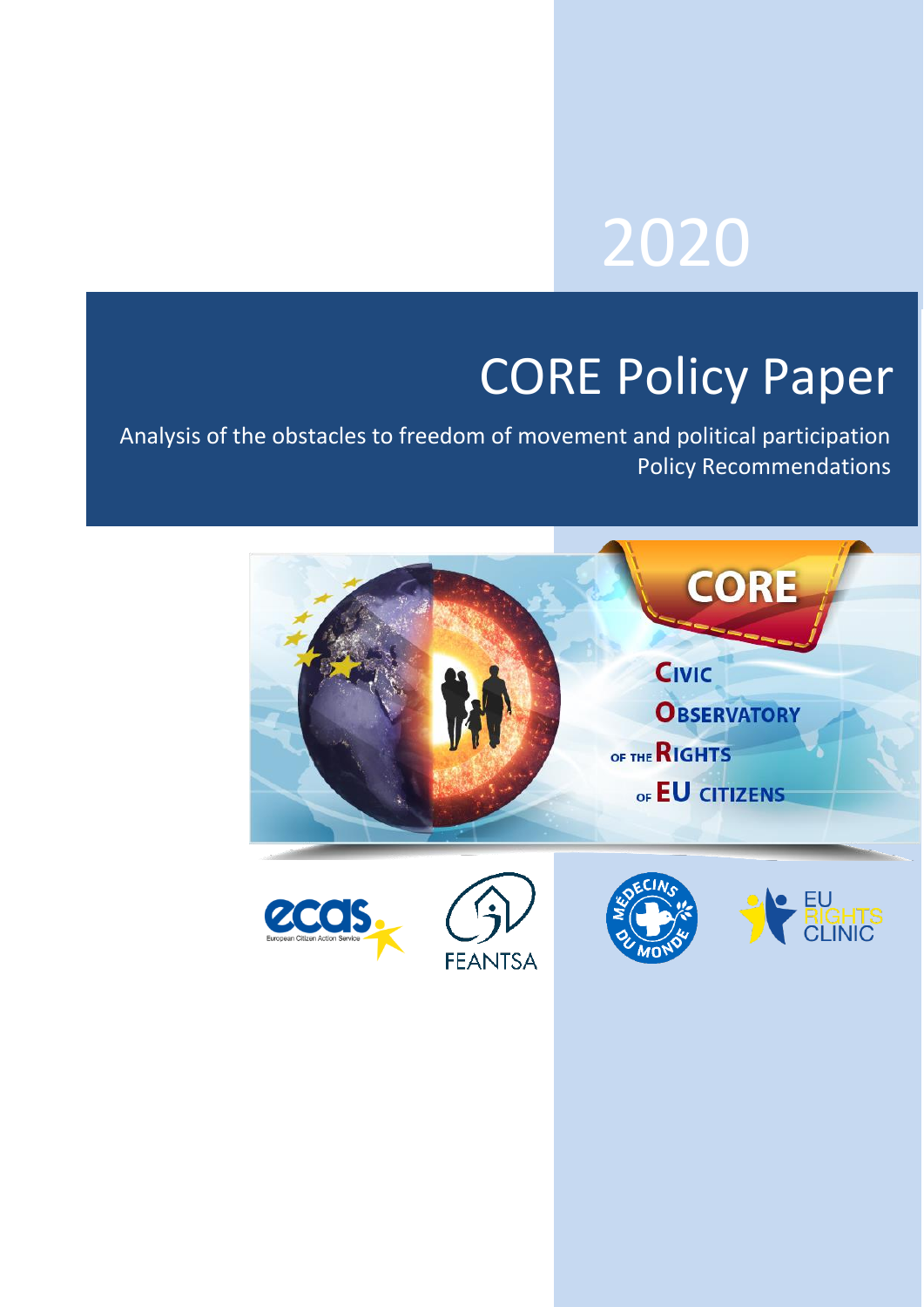# <span id="page-1-0"></span>**Explanatory remarks**

The Civic Observatory on the Rights of EU Citizens (CORE) is a joint venture between the European Citizens Action Service (ECAS), the European Federation of National Organisations Working with the Homeless (FEANTSA) and Medecins du Monde (MdM).

CORE's mission is to strengthen protection of mobile EU citizens, including citizens in vulnerable life situations through improved enforcement of their freedom of movement rights.

ECAS empowers citizens to exercise their rights and campaigns for an inclusive, transparent and democratic Europe, where the benefits of EU citizenship can be fully tapped. In the framework of its EU Rights focus area, ECAS provides personalized advice to mobile EU citizens through the Your Europe Advice service and advocates for promotion and enforcement of citizens' rights through:

- analysis of problems faced by EU mobile citizens, presented at ECAS's annual Brussels-based forum 'State of the Union Citizens' Rights' conference;
- strengthening the capacity and knowledge of civil servants and relevant national, regional and local experts on EU citizenship and related rights;
- complaints and petitions filed by the EU Rights Clinic against Member States that have failed to secure the rights of EU citizens;
- identification of good practices in the implementation of the EU Citizenship Directive (2004/38/EC) at national level.

FEANTSA works towards ending homelessness by engaging in constant dialogue with the European institutions and national and regional governments in:

- promoting the development and implementation of effective measures to end homelessness;
- conducting and disseminating research and data collection to promote better understanding of the nature, extent, causes of and solutions to, homelessness;
- promoting and facilitating exchange of information, experience and good practice between FEANTSA's member organisations and relevant stakeholders with a view to improving policies and practices addressing homelessness; and
- raising public awareness about the complexity of homelessness and the multi-dimensional nature of the problems faced by homeless people.

MdM is an international medical development NGO which is part of an international network. It focuses its activities on those who do not have access to healthcare. Médecins du Monde structures its work around five axes: people on the margins of society (homeless, undocumented, drug users, sex workers, etc.); children in vulnerable situations; women (for example those in their fight for equality or against sexual violence); migrant or displaced persons; and victims of crises or conflicts.



*The CORE is supported by the European Programme for Integration and Migration (EPIM), a collaborative initiative of the Network of European Foundations. The content of this document represents the views of the authors only and is their sole responsibility. EPIM does not accept any responsibility for use that may be made of any information it contains.*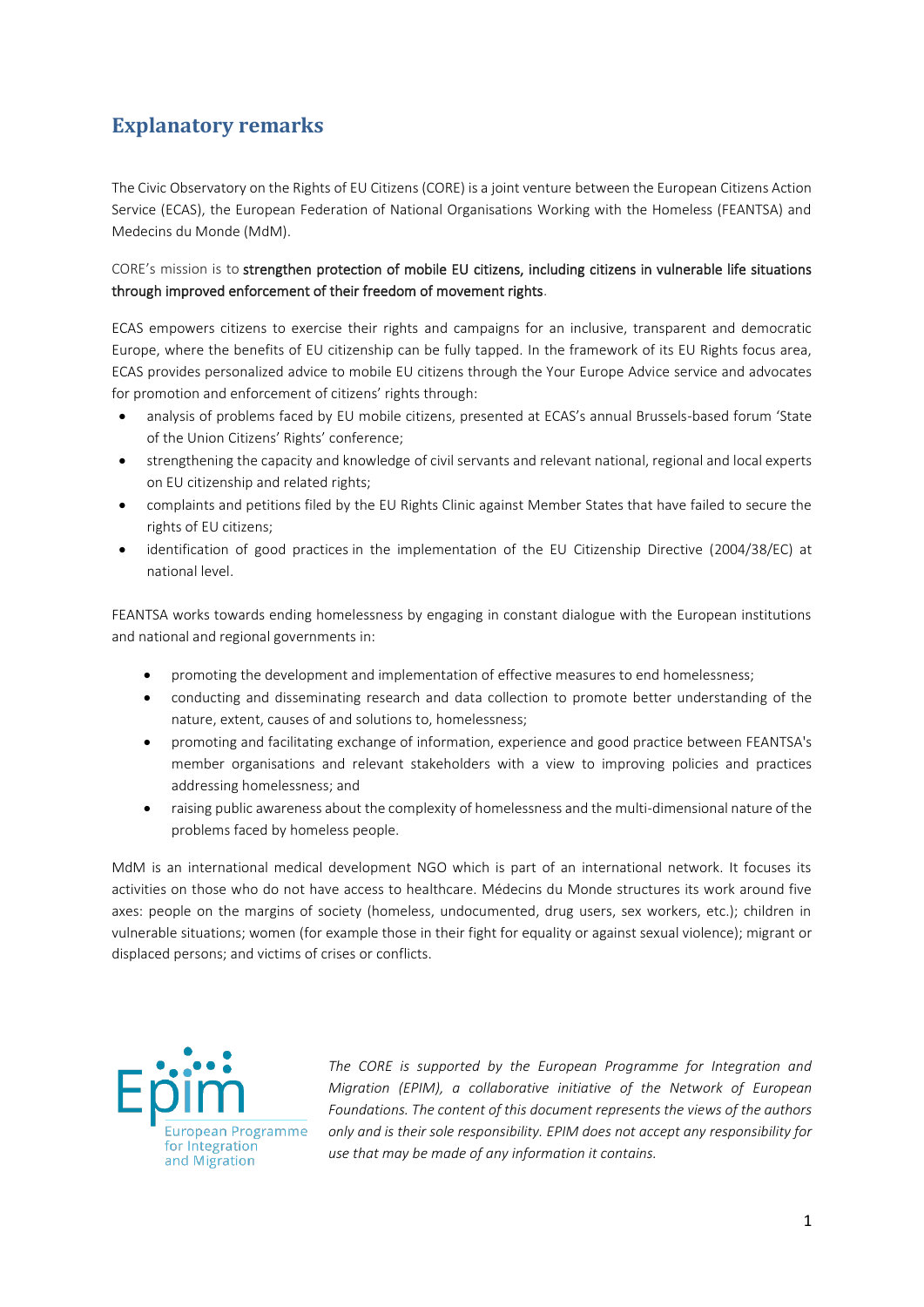# Table of Contents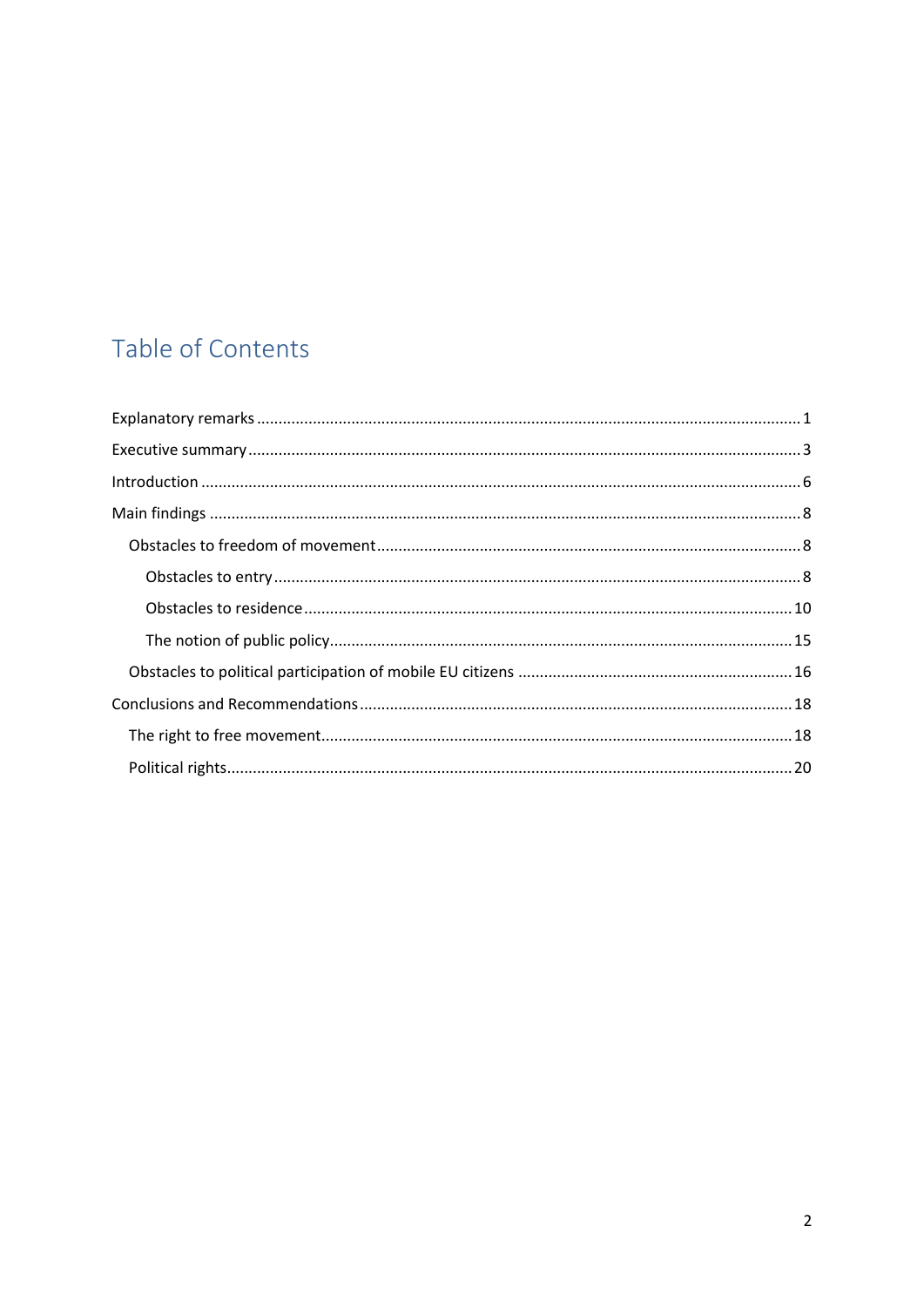# <span id="page-3-0"></span>**Executive summary**

There are approximately 17.5 million EU citizens residing in an EU country other than their own (Eurostat 2019). The conditions under which EU citizens can exercise their free movement rights are specified in Directive 2004/38/EC<sup>1</sup>, which aims to encourage freedom of movement and minimize administrative formalities in the Member States. The Directive gives EU citizens a right to reside in another Member State for a period of less than three months without imposing any requirements (except for possession of a valid identity card or passport) and more than three months for workers and all other EU citizens if they can prove that they have sufficient resources and comprehensive sickness insurance cover in the host Member State.

Even though the Directive has been in force for 15 years, EU mobile citizens still encounter obstacles to their rights as a result of imperfect implementation at national level. This has been highlighted by European Commission and European Parliament reports and studies<sup>2</sup>; infringement proceedings against certain Member States for incorrect or incomplete transposition; the number of complains and petitions submitted by citizens to the European Commission (EC) and the European Parliament (EP); as well as the increasing number of citizens' enquiries to EU advice services, such as Your Europe Advice (YEA)<sup>3</sup> and SOLVIT. Certain undefined concepts in the Directive are subject to restrictive interpretation by some Member States creating additional challenges and unpredictability for mobile EU citizens and their family members.

The aim of this Policy Paper, developed by the European Citizen Action Service (ECAS), the European Federation of National Organisations Working with the Homeless (FEANTSA) and Médecins du Monde (MdM), in the framework of the Civic Observatory on the Rights of EU Citizens (CORE), is to outline the most pressing problems and obstacles in the field of EU citizenship; propose recommendations on how to overcome these; and render more effective the freedom of movement for EU mobile citizens, including those in vulnerable life situations.

The evidence is based on citizens' enquiries and testimonies provided by ECAS, including YEA data between January 2015 and December 2018, and the findings from the FAIR EU<sup>4</sup> crowdsourcing exercise on the obstacles to free movement and political participation of mobile EU citizens. The information on the situation of destitute mobile EU citizens is based on data and case studies provided by FEANTSA and its member organisations, including the organisations' annual reports, studies, surveys, street counts and the legal fitness check (2017-2019) on national implementation of the Citizens Rights Directive in Belgium, Germany and the United Kingdom. Finally, an in-depth examination of access to medical care for people in vulnerable situations such as migrants, homeless people and EU mobile citizens, was carried out by MdM, based on testimonies from 29,359 people who participated in surveys in Belgium, France, Germany, Luxembourg, Sweden, Switzerland and the United Kingdom between January 2017 and December 2018.

<sup>1</sup> Directive 2004/38/EC of the European Parliament and of the Council of 29 April 2004 on the right of citizens of the Union and their family members to move and reside freely within the territory of the Member States amending Regulation (EEC) No 1612/68 and repealing Directives 64/221/EEC, 68/360/EEC, 72/194/EEC, 73/148/EEC, 75/34/EEC, 75/35/EEC, 90/364/EEC, 90/365/EEC and 93/96/EEC, OJ L 158

<sup>&</sup>lt;sup>2</sup> For example: https://www.europarl.europa.eu/RegData/etudes/STUD/2016/571375/IPOL\_STU(2016)571375\_EN.pdf: [https://www.europarl.europa.eu/thinktank/en/document.html?reference=IPOL\\_STU\(2016\)556964,](https://www.europarl.europa.eu/thinktank/en/document.html?reference=IPOL_STU(2016)556964) [https://www.europarl.europa.eu/cmsdata/109222/pe%20556%20954%20en\\_All\\_Online\\_Poland.pdf](https://www.europarl.europa.eu/cmsdata/109222/pe%20556%20954%20en_All_Online_Poland.pdf) 

<sup>&</sup>lt;sup>3</sup> Your Europe Advice is an EU advice service for the public, provided by the legal experts from the European Citizen Action Service (ECAS) operating under contract with the European Commission. It consists of a team of 60 independent lawyers who cover all EU official languages and are familiar with EU law and national laws in all EU countries. YEA provides free and personalised advice within a week, clarifies the European law that applies to specific cases and explains to citizens how they can exercise their EU rights.

<sup>4</sup> FAIR EU was a project led by ECAS and implemented between 2018-2019. FAIR EU was co-funded by the Rights, Equality and Citizenship Programme (2014-2020) of the European Union.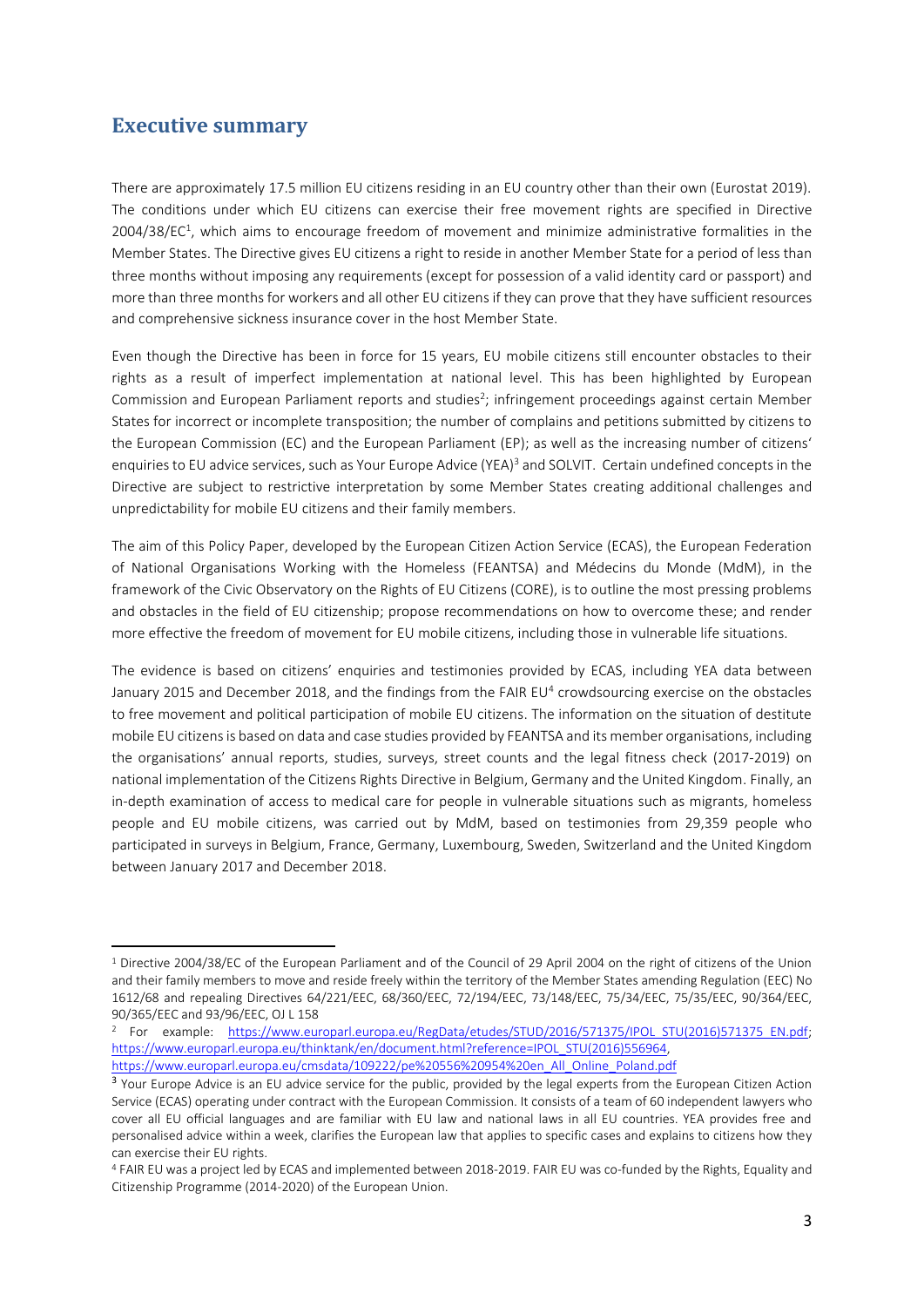An EC Communication<sup>5</sup> on Directive 2004/38/EC was published in 2009. Building largely on case-law of the Court of Justice of the European Union (ECJ), it addressed and provided clarification on several aspects of the Directive with the aim of improving its implementation in the Member States. However, the Communication did not address all challenges experienced by citizens exercising their right of freedom of movement, many of which have become more pronounced in recent years as a result of various factors. The increase in EU and non-EU citizens moving around the EU often makes it difficult for public authorities to cope with related administrative requirements and gives rise to negative narratives around migration and diversity in many EU Member States, reinforcing populist trends in politics.

Considering these developments and the fact that since 2009 there have been several important ECJ judgements clarifying various aspects of the Directive, it is necessary that the EC adopt a new Communication with the aim of providing Member States with up-to-date guidelines. This would contribute to improving implementation of the Directive at national level for the benefit of EU citizens and their family members.

Aspects which require clarification include:

- "comprehensive sickness insurance" requirement;
- the concept of "sufficient resources";
- the initial three months of unconditional residence;
- requirements to obtain permanent residence documents;
- the notion of "worker";
- the concept of a "genuine chance of obtaining employment";
- the notion of "public policy".

This policy paper also identifies persistent obstacles and recommends positive action in several EU Member States, including:

- Sweden, regarding the problems related to issue of personal numbers;
- Spain, Italy, France and Portugal, concerning the refusal of public authorities to accept marriage and birth certificates from EU citizens and their non-EU family members issued by a non-EU country;
- Sweden, Ireland and the UK, in relation to excessive delays in issuing residence cards to non-EU family members; and
- Belgium, as regards the systematic verification of residence rights.

The situation of destitute mobile EU citizens tends to be particularly complicated, as they are often among those working poor with irregular working hours and atypical contracts. As a result, they are often deprived of their residence rights, lack access to health services and social benefits, and risk expulsion from their host countries. Their unrealised healthcare needs are not in accordance with the principles of the European Pillar of Social Rights, which states that "everyone has the right to timely access to affordable, preventive and curative healthcare of good quality". Recommendations for this group of EU citizens therefore include:

- *Better reporting on access to healthcare*: The monitoring instruments of the European Pillar of Social Rights should be complemented with information about those living in communal housing or institutional care and the homeless, as they are currently excluded from reporting;
- *Data collection*: Member States should commence gathering reliable data on mobile EU citizens who are homeless to identify factors of vulnerability to homelessness and the reasons behind these unintended consequences of EU free movement. Member States should actively develop and employ research

<sup>5</sup> Communication from the Commission to the European Parliament and the Council on guidance for better transposition and application of Directive 2004/38/EC on the right of citizens of the Union and their family members to move and reside freely within the territory of the Member States, COM/2009/0313 final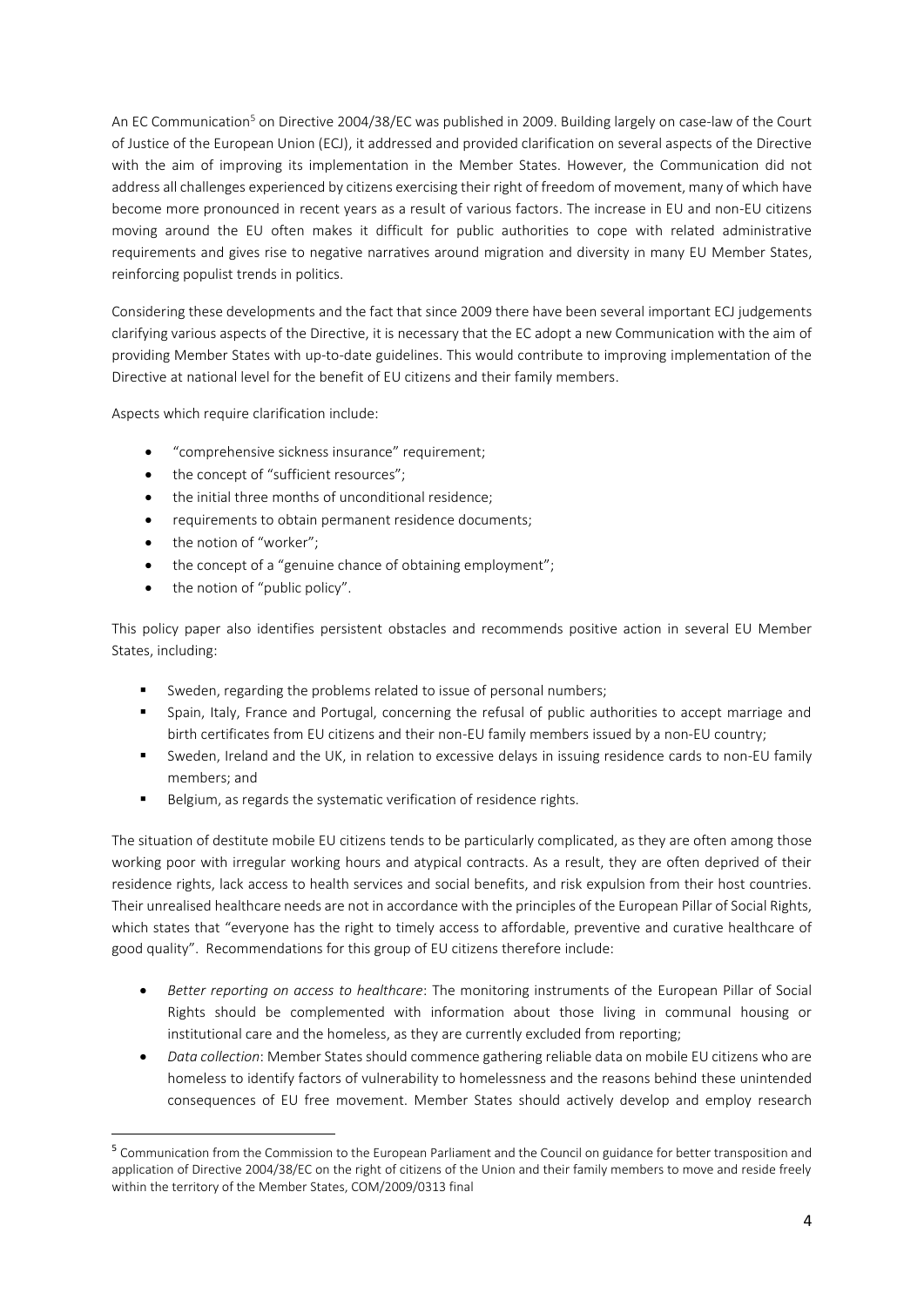methods to include currently excluded EU mobile citizens and those who are homeless, in their national health reporting;

- *Strengthened cooperation between countries of origin and host countries*, which would improve Member States' ability to react once an EU mobile citizen becomes homeless;
- *Cross-sectoral partnerships at local level*: Cooperation between various services (housing, employment, health and education) would help cities to develop holistic homelessness strategies;
- *Strengthened collaboration and exchange of knowledge* between homeless organisations and legal experts specialised in EU free movement;
- *Availability of funding:* National and EU decision-makers should ensure the availability of funding for implementation of programmes which provide destitute mobile EU citizens with social inclusion services and healthcare.

Finally, as regards the political rights of mobile EU citizens: due to multiple obstacles encountered throughout the electoral registration process and a general low awareness of electoral rights; political participation of mobile EU citizens remains very limited. In order to enhance this participation, several recommendations are proposed, the most important ones being:

- *Regular communication and outreach activities* targeting mobile EU citizens by local authorities, the EU institutions and relevant civil society organisations (CSOs);
- *Availability of training for municipal authorities* who work in direct contact with mobile EU citizens, so that the information they provide on political rights is reliable and accurate;
- *Regular education about the functioning of the EU and EU citizens' rights* at each level of education.
- Automatic or quasi automatic registration on the electoral roll for local elections;
- *Placing registration deadlines closer to elections* to allow mobile EU citizens sufficient time to register.
- *Introduction of online registration on the electoral roll* to facilitate and speed-up the process;
- *Monitoring implementation of political rights* by the EU and national decision-makers to ensure that there are no EU mobile citizens precluded from exercising their political rights due to incompatible national and local rules or administrative hurdles.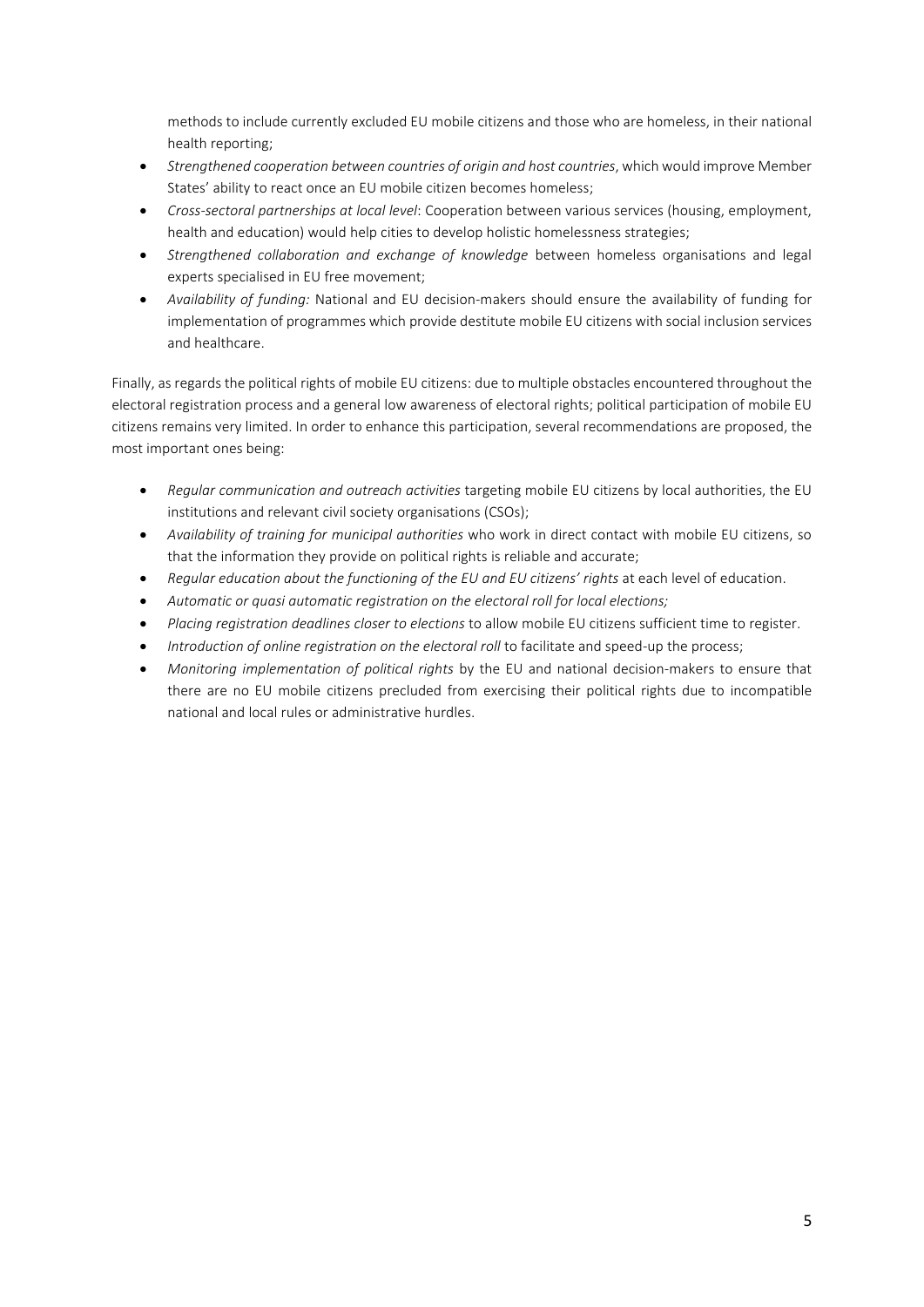# <span id="page-6-0"></span>**Introduction**

#### **Background**

Free movement is one of the most cherished accomplishments of the European Union. According to the Eurobarometer survey in spring 2018, more than 8 out of 10 Europeans support "free movement of EU citizens who can live, work, study and do business anywhere in the EU"<sup>6</sup>. In the words of Commissioner Marianne Thyssen, "*free movement is more than a fundamental right established in the EU Treaties. It is a living reality, enjoyed by millions*".<sup>7</sup>

The conditions under which EU citizens can exercise their free movement rights are determined by Directive 2004/38/EC. This Directive provides further expression to several articles of the Treaty on the Functioning of the European Union (TFEU)<sup>8</sup>, in particular those on EU citizenship (Art. 20), free movement of persons (Art. 21) and workers (Art. 45), freedom of establishment (Art. 49) and the provision of services (Art. 56), as well as the prohibition of discrimination on the grounds of nationality (Art. 18). The Directive gives substance to the fundamental right to free movement guaranteed by Article 45 of the EU Charter<sup>9</sup>.

Despite the fact that EU citizens are increasingly mobile - between 2017 and in 2018, there was an increase of around 600 thousand mobile citizens residing in an EU country other than their own (Eurostat 2019) - they and their non-EU family members continue to experience challenges and obstacles to their free movement rights as a result of a lack of harmonised residence and visa requirements in different Member States and unclear definitions of certain concepts, such as "comprehensive sickness insurance", "worker", and others.

The tendency towards corrosion of the fundamental right of freedom of movement of EU mobile citizens in recent years has also been reflected in the number of cases and problems identified by the EC advice services. Your Europe Advice enquiries increased by 40% in the period 2012 – 2019 (from 16,761 in 2012 to 28,000 in 2019). Access to social security and entry and residence procedures are among the most problematic issues EU-wide. Obstacles related to entry are particularly burdensome for non-EU family members, who often face delays, excessive administrative requirements to receive visa or residence documents and visa refusal on invalid grounds. Not only do these issues impact on their and their EU family members' life-long decisions, but they also undermine EU citizens' rights to family and professional life, as enshrined in Article 33 of the EU Charter on Fundamental Rights.

Other people particularly at risk of having their free movement rights denied or endangered are destitute mobile EU citizens. In fact, in many European cities, mobile EU citizens account for a significant proportion of the homeless population and, where access to homeless services is limited to those who have a right to reside, they are highly represented among people sleeping rough. In fact, according to data collected by Médecins du Monde/Doctors of the World (MdM), 29.4% of mobile EU citizens using their care services<sup>10</sup> are homeless. Those people are often unaware of their rights and struggle to find adequate support.

Vulnerable, undocumented and uninsured people, including mobile EU citizens, are often excluded from healthcare services in Europe. The WHO global monitoring report states that at least half of the world's population

<sup>6</sup> [https://ec.europa.eu/commission/presscorner/detail/en/IP\\_18\\_4148](https://ec.europa.eu/commission/presscorner/detail/en/IP_18_4148)

<sup>7</sup> <https://ec.europa.eu/social/main.jsp?catId=89&langId=en&newsId=9220&furtherNews=yes>

<sup>8</sup> Treaty on the Functioning of the European Union, OJ C 326

<sup>9</sup> Charter of Fundamental Rights of the European Union, OJ C 326

<sup>10</sup> Médecins du monde or Doctors of the World provides emergency and long-term medical care to the world's most vulnerable people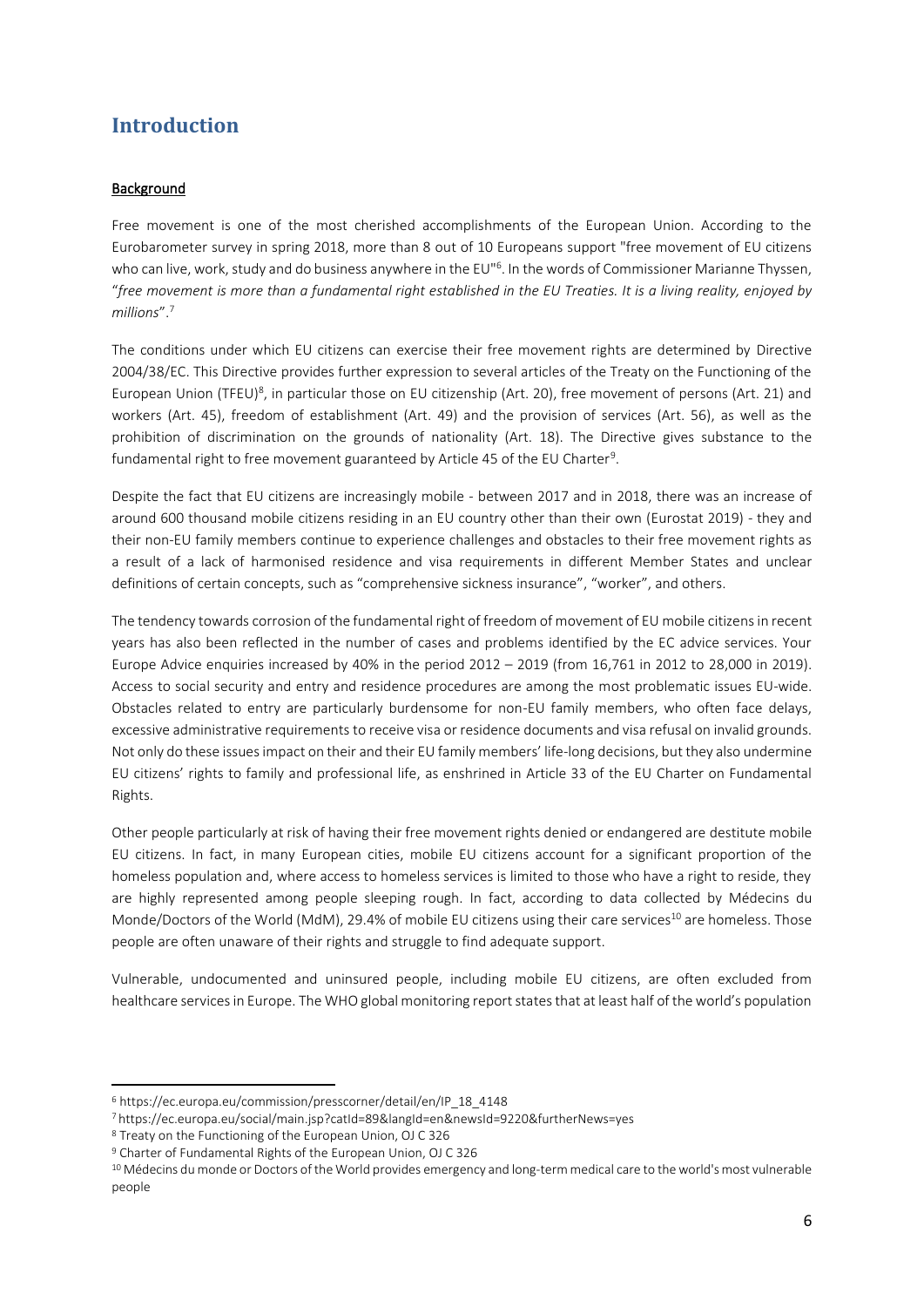still lacks access to essential health services $11$  and previous MdM Observatory Reports have shown there are populations living in Europe with little or no access to healthcare. Neglected healthcare needs have also been recognised as an important aspect of social protection by EU Member States and, thus, included in the Social Scoreboard monitoring EU Member States' performance in relation to the European Pillar of Social Rights<sup>12</sup>.

#### Objective, Methodology and Structure

This policy paper is developed in the framework of the Civic Observatory of the Rights of EU Citizens (CORE), which is an initiative co-created in 2019 by ECAS, FEANTSA, and MdM. The overall aim of the CORE is to monitor and take stock of legal and political developments in the field of EU citizenship, including the right to free movement, political inclusion, access to health care and tackling homelessness among mobile EU citizens in order to strengthen protection for mobile EU citizens, including citizens in vulnerable life situations through improved enforcement of their freedom of movement rights.

The objective of this report is to present the most persistent obstacles to freedom of movement encountered by EU mobile citizens based on the evidence and to formulate policy recommendations for improvement.

The evidence is derived from:

- citizens' enquiries and input, provided by ECAS, namely:
	- Your Europe Advice data between January 2015 and December 2018;
	- Findings from the FAIR EU crowdsourcing exercise on the obstacles to free movement and political participation of mobile EU citizens in their host countries conducted by ECAS between August 2018 and May 2019.
- data and case studies provided by FEANTSA and its member organisations on homeless mobile EU citizens from 2011 to 2019, namely the organisations' annual reports, studies, surveys, street counts and the legal fitness check (2017-2019) on national implementation of the Citizens' Rights Directive in Belgium, Germany and the United Kingdom, particularly with regard to access to social benefits and safeguards against expulsions; and
- Data and testimonies from 29,359 people who attended MdM programmes in seven countries (Belgium, France, Germany, Luxembourg, Sweden, Switzerland, and United Kingdom) between January 2017 and December 2018 and participated in surveys (15.9% of the MdM country clinics' visitors are mobile EU citizens).

The structure of the Policy Paper comprises an Executive Summary, Introduction (outlining context, objectives and methodology), Main Findings stating the challenges illustrated by case studies and Conclusions and Recommendations.

<sup>11</sup> World Health Organization and International Bank for Reconstruction and Development/The World Bank 2017. (2017). *Tracking universal health coverage: 2017 global monitoring report.* Geneva: World Health Organization and International Bank for Reconstruction and Development/The World Bank 2017. Licence: CC BY-NC-SA 3.0 IGO. <sup>12</sup> [https://ec.europa.eu/commission/priorities/deeper-and-fairer-economic-and-monetary-union/european-pillar-social](https://ec.europa.eu/commission/priorities/deeper-and-fairer-economic-and-monetary-union/european-pillar-social-rights_en)[rights\\_en](https://ec.europa.eu/commission/priorities/deeper-and-fairer-economic-and-monetary-union/european-pillar-social-rights_en)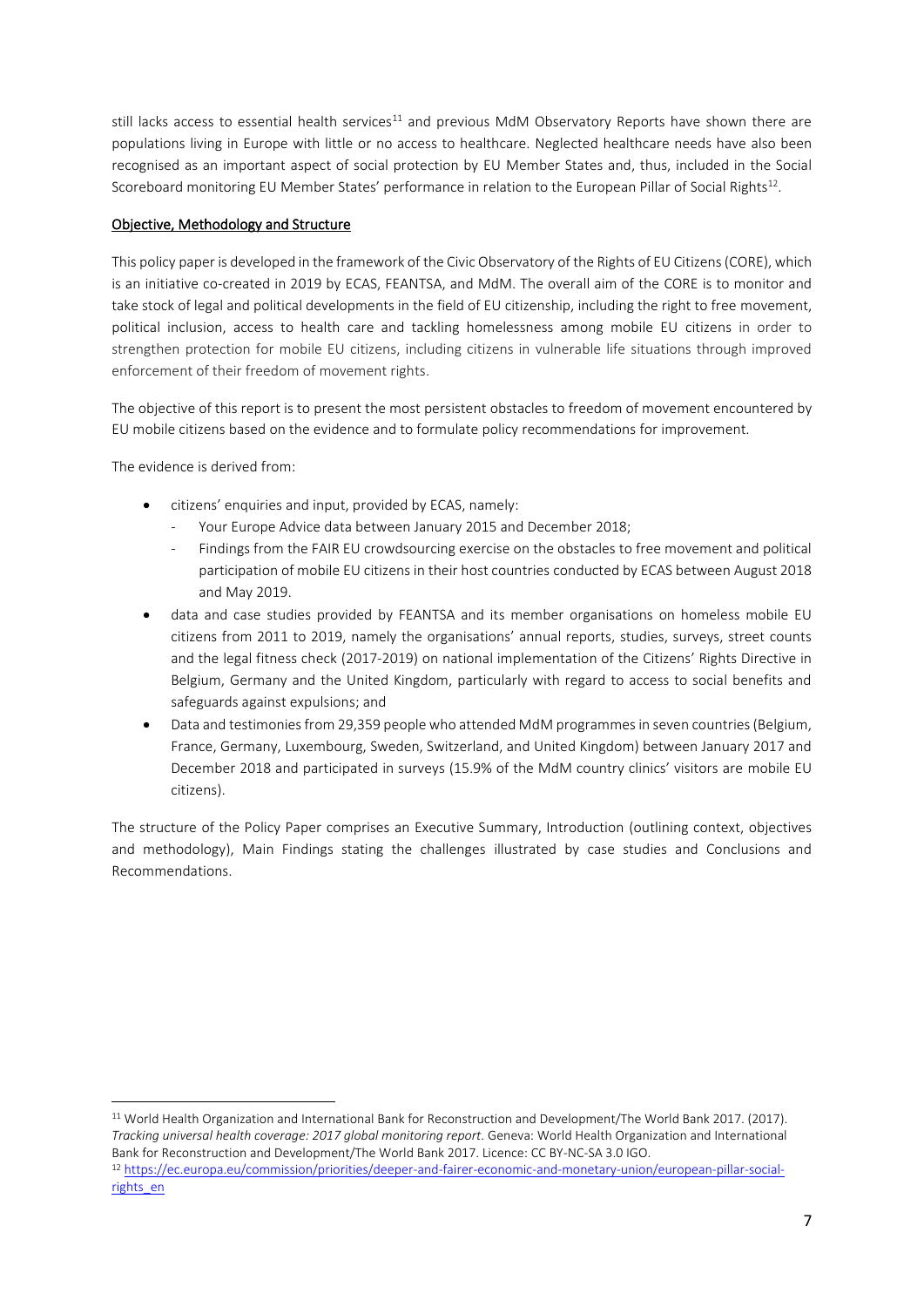# <span id="page-8-0"></span>**Main findings**

Citizenship of the EU (as defined by Art. 20 of the Treaty of the Functioning of the EU (TFEU)) confers on every citizen of the Union the right to move and reside freely within the territory of the Member States.

Art. 9 of the TFEU states that the Union "shall take into account requirements linked to the guarantee of adequate social protection, the fight against social exclusion, and a high level of education, training and protection of human health". According to Art. 35 of the Charter of Fundamental Rights of the EU, "everyone has the right to access preventive healthcare and the right to benefit from medical treatment… under the conditions established by national laws and practices. A high level of human health protection shall be ensured in the definition and implementation of all Union policies and activities." In 2017, the EP, the Council and the EC proclaimed the European Pillar of Social Rights, setting out 20 key principles and rights to support fair and well-functioning labour markets. According to Principle 16, "everyone has the right to timely access to affordable, preventive and curative healthcare of good quality"<sup>13</sup>. The President of the European Commission, Ursula von der Leyen, committed to the Pillar in her speech before the EP in Strasbourg in July 2019 and in her political guidelines on the mandate of the new European Commission, announcing further actions to implement these principles and rights. The latest action is the Communication from the Commission entitled "A Strong Social European Union for Just Transition"<sup>14</sup>

Despite all these guarantees, mobile EU citizens and their non-EU family members continue to face obstacles when entering other Member States, applying for residence documents, accessing healthcare or the job market, etc. While Member States have a duty to properly implement free movement rights; in recent years, there has been a tendency to restrict exercise of these rights, especially in the context of vulnerable and destitute mobile EU citizens $^{15}$ .

### <span id="page-8-1"></span>**Obstacles to freedom of movement**

According to data collected by Your Europe Advice, more than 1/2 of all enquiries concern citizens' entry and residence rights in the EU and these issues have been of increasing concern to citizens in the recent years<sup>16</sup>. The problems identified in this area affect both EU citizens and their non-EU family members. They touch upon various issues, including long waiting periods and significant delays in issuing visas or residence documents, difficulties in obtaining clear and reliable information from consular services or national authorities, lack of recognition of EU citizens' birth or marriage certificates (making family re-unification impossible), etc. These issues are described in detail below.

#### <span id="page-8-2"></span>**Obstacles to entry**

On a positive note, entry into other EU Member States is straightforward for most EU citizens. They face few obstacles, the main ones being:

• Difficulties in obtaining travel documents from consular authorities when they are resident in another EU country;

<sup>13</sup> [https://ec.europa.eu/commission/sites/beta-political/files/social-summit-european-pillar-social-rights-booklet\\_en.pdf](https://ec.europa.eu/commission/sites/beta-political/files/social-summit-european-pillar-social-rights-booklet_en.pdf)

<sup>14</sup> Communication COM (2020) 14 from the Commission to the European Parliament, the Council, the European Economic and Social Committee, and the Committee of the Region. A Strong Social Europe, for just Transition. European Commission. Brussels. 14/01/2020.

<sup>&</sup>lt;sup>15</sup> In 2017, the UK, for instance, introduced the concept of rough sleeping as constituting an abuse of rights, which allowed the Home Office to arrest and deport mobile EU citizens merely for sleeping rough. This policy was deemed unlawful by the UK High Court and put to an end, but begging and rough sleeping are considered as threats to public policy in many EU Member States.

<sup>&</sup>lt;sup>16</sup> Nicolau A., Freedom of Movement in the EU: A Look Behind the Curtain, ECAS, 2018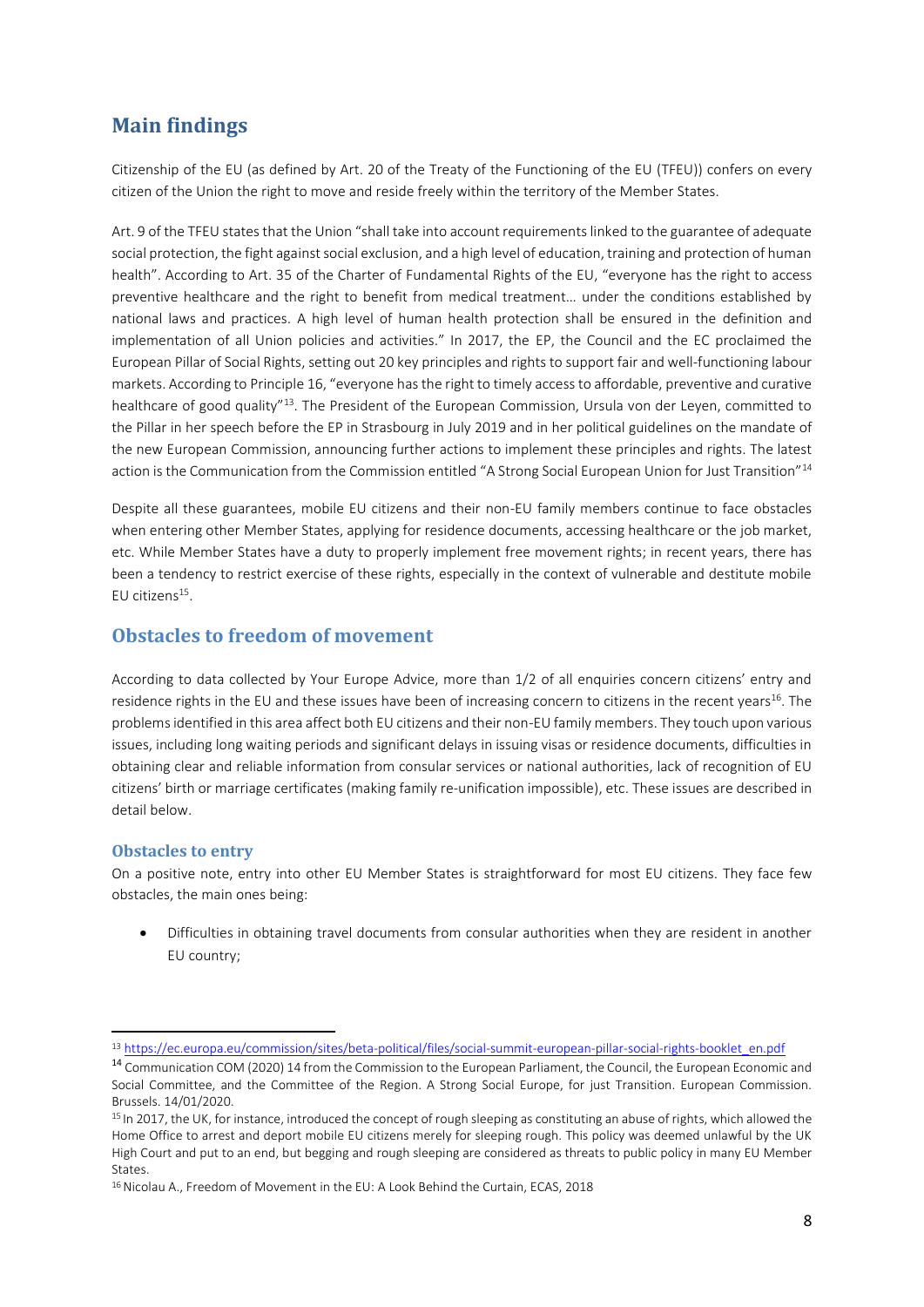• Refusal to accept EU citizens' national ID cards as valid travel documents by airport staff, e.g. Greek and Hungarian citizens face problems when they present their ID cards in paper format.

The situation is however much more complicated for non-EU family members of EU citizens: 90% of all entry enquiries received by YEA concern the rights of non-EU family members travelling with their family member who is an EU citizen or joining an EU mobile citizen in the host EU country<sup>17</sup>.

The main problems reported by non-EU family members are the following:

- Difficulties in obtaining clear and correct information on the specific entry rules that apply to non-EU family members from consulates and visa service providers;
- A visa is required when it should not be:
	- o from non-EU family members travelling in and out of the Schengen area, who hold a family member residence card issued by an EU country on the basis of EU law;
	- o from non-EU family members whose EU residence card will expire in less than three months after their intended date of departure from the destination country;

*The Austrian Consulate in Bucharest told a visa exempt family member of an EU citizen that he would require a visa to enter Austria. The French Consulate in London did not recognize that a residence card issued by the UK, exempted the spouse of an Irish national from the visa requirement for France.*

- Long term or family reunification visas are required when a short-term visa should be adequate;
- Visas are issued with limited duration when family members have an unconditional right to stay with their EU family member for three months;
- Those non-EU family members who require visas cannot apply for their visa in the EU country where they are visiting or even resident. They are told to return to their country of origin and apply for a visa from there;
- Detention and delays at the border because border control officers were not aware of or did not apply EU rules.

Additional obstacles concern difficulties in accessing the accelerated procedure for visas. According to Article 5(2) of Directive 2004/38/EC, non-EU family members of an EU citizen who require an entry visa and want to accompany their EU family member to another Member State must be issued with a visa under an accelerated procedure and free of charge. However, the evidence based on the inquiries received by YEA, suggests that this condition is not always satisfied.

Additionally, non-EU family members have reported excessive requirements and fees and long delays in obtaining a visa. Directive 2004/38/EC does not specify a timeframe for processing family members' visa applications, but the EC Communication from 2009 clearly indicated that delays of more than four weeks are not reasonable. In Ireland, delays of up to two years have been reported by citizens.<sup>18</sup>

*The Italian consulate in Algiers refused to apply the accelerated procedure to the non-EU spouse of a French national, even though the citizens provided evidence of their family link and copies of Directive 2004/38/EC. They were told that the spouse had no special privileges. She should pay the visa fee and follow the normal tourist visa procedure.*

<sup>17</sup> Ibid.

<sup>18</sup> Nicolau A., Freedom of Movement in the EU: A Look Behind the Curtain, ECAS, 2018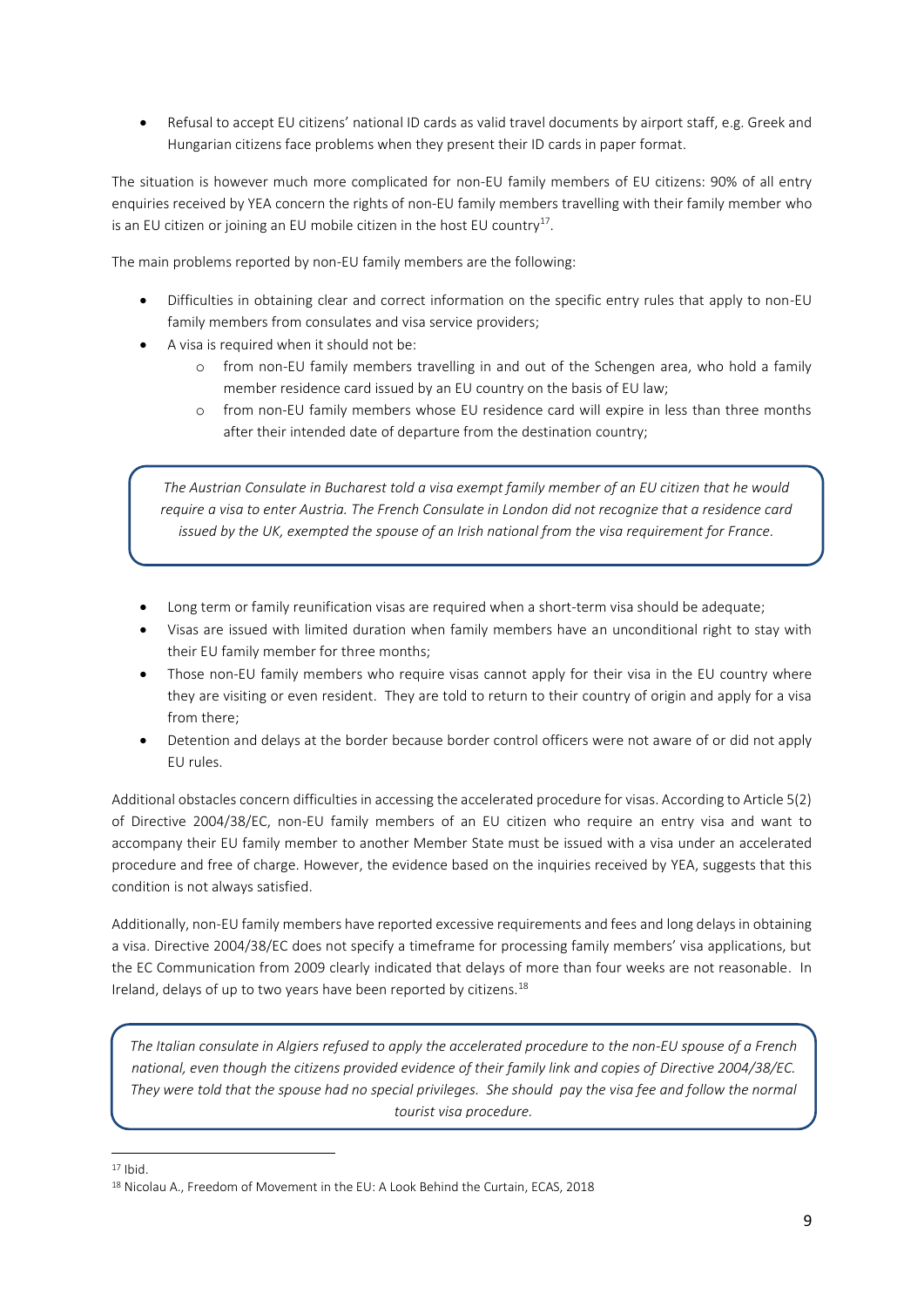#### <span id="page-10-0"></span>**Obstacles to residence**

Residence rights have always been of great concern to citizens in the EU. In 2018, enquiries relating to this issue exceeded 20% of all YEA enquiries. Citizens are particularly concerned about the rights of their non-EU family members, with such enquiries comprising more than 1/3 of all residence enquiries<sup>19</sup>.

#### *Long waiting periods and delays in issuing residence documents*

Directive 2004/38/EC provides that EU citizens must immediately be issued with a certificate of registration which contains their personal details and the date of registration. Similarly, permanent residence documents should be issued as soon as possible. Yet, between January 2015 and December 2018, YEA received 364 enquiries concerning delays in issuing residence cards. In Austria, some EU citizens had to wait up to 15 months to receive their registration certificates. Other countries where long delays were registered include Ireland, Sweden, the UK, Belgium<sup>20</sup>, Cyprus, Czech Republic, Denmark, France<sup>21</sup>, Italy<sup>22</sup>, Malta and the Netherlands.

These delays have been particularly problematic for non-EU family members who are not always able to obtain an appointment before their entry visa expires. Some citizens have been directed to return to their home country and re-apply for a long-term visa as no registration appointment was possible within six months<sup>23</sup>.

*The Turkish husband of a Romanian worker, who entered Germany on a short-term Schengen visa, was told his application for a residence card would not be accepted unless he left Germany and reapplied for a long-term family reunification visa.*

#### *Complicated registration formalities*

According to EU case law, EU mobile citizens moving to another EU Member State with the purpose of finding a job should only need to prove they are looking for a job during their first six months of residence. They can unconditionally stay in the host country beyond 6 months if they continue to seek employment in the host Member State and have a 'genuine chance' of finding work<sup>24</sup>. However, the British and Belgian authorities generally try to limit recognition of residence rights and restrict access to social welfare for first-time jobseekers.

In Belgium, jobseekers are required to prove registration with the employment office and demonstrate a genuine chance of being employed after three months of residence, whereas under EU law, these requirements should only be imposed after six months of residence. It has been reported that Belgian authorities often refuse to recognise the EU citizens' rights of residence when they are unable to find work within a period of four to five months following their arrival in Belgium. Similarly, in the UK, jobseekers have a right to reside for only 91 days rather than 6 months. This period is calculated to include any period spent in the UK as a jobseeker.

Residence formalities are particularly problematic for third-country family members of EU citizens who present marriage or birth certificates issued by non-EU countries in order to prove their family link<sup>25</sup>. This problem has

 $19$  Ibid.

<sup>20</sup> N. Meurens, J.Van Caeneghem, *Obstacles to the right of free movement and residence for EU citizens and their families. Country report for Belgium*. June 2016

<sup>21</sup> V. Leigh, J.C. Nicaise Chateau, S. Morel, I. Büschel, *Obstacles to the right of free movement and residence for EU citizens and their families: Country report for France*. June 2016

<sup>22</sup> S. Brunello, A. Perego, *Obstacles to the right of free movement and residence for EU citizens and their families: Country report for Italy*, June 2016

<sup>&</sup>lt;sup>23</sup> Nicolau A., Freedom of Movement in the EU: A Look Behind the Curtain, ECAS, 2018

<sup>24</sup> Judgment of 26 February 1991, Antonissen, C-292/89, EU:C:1991:80, paragraph 21

<sup>&</sup>lt;sup>25</sup> A. Nicolaou, Freedom of Movement in the EU: A Look Behind the Curtain, ECAS, 2018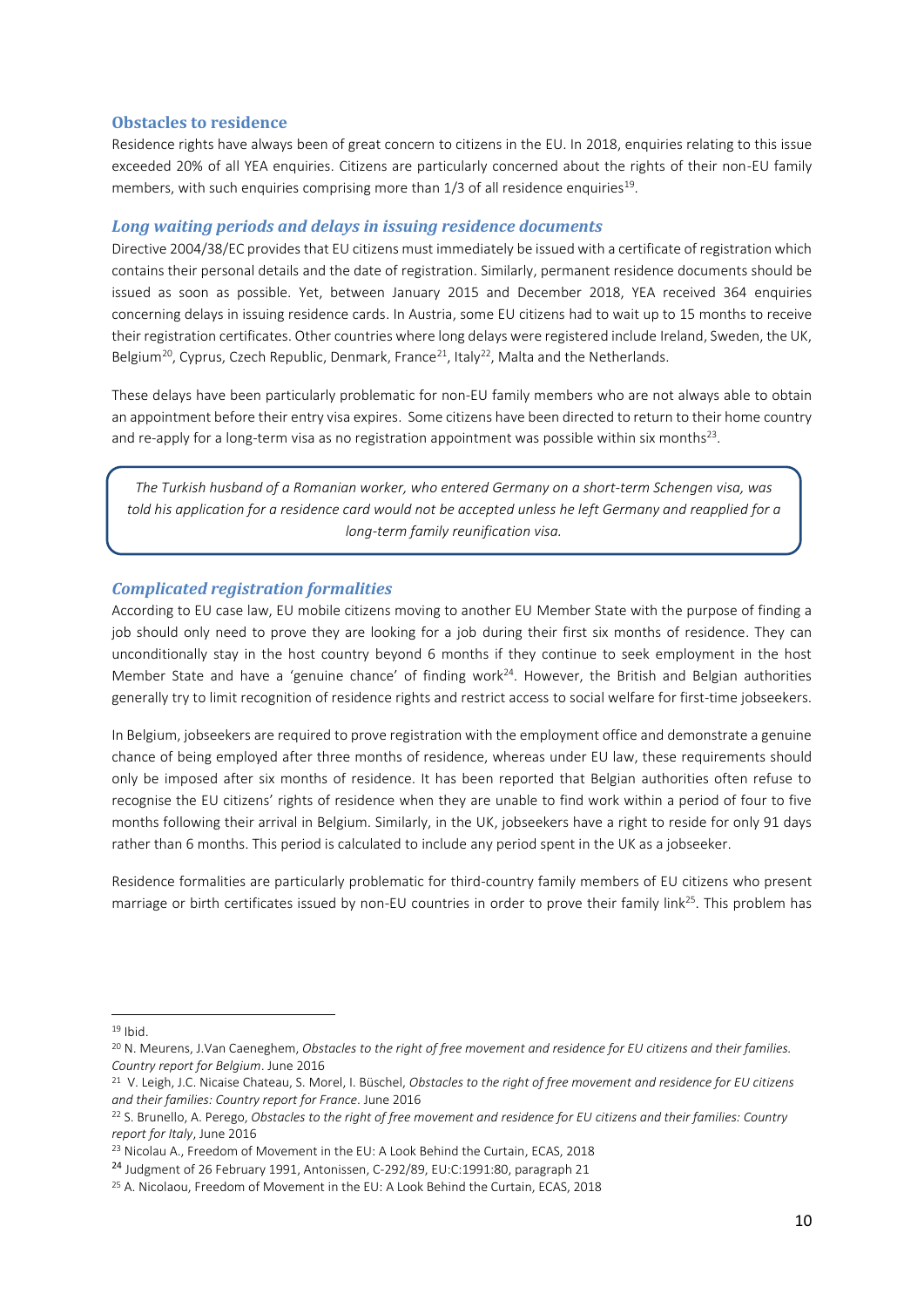

**Figure 1: Non-recognition of foreign marriage certificates for the purpose of granting visas or residence cards**  *Source: A. Nicolaou, Freedom of Movement in the EU: A Look Behind the Curtain, ECAS, 2018*

been frequently identified in France<sup>26</sup>, Italy, Portugal and Spain<sup>27</sup>. The authorities in these Member States do not recognize such documents and require that the certificates are apostilled or legalised; registered in the Member State of the EU citizen's nationality; and dated within 90 days of presentation. All these requirements imply significant costs and are time-consuming. Citizens are often given just a number of days to provide all the necessary documents.

If they do not meet these conditions, non-EU family members are unable to receive their residence documents. If they entered on a short-term visa, they often fear they must leave the country or bear the consequences of overstaying. As a result, they are often unable to stay in a chosen Member State, cannot work or have a normal life with their EU family member. This

is contrary to Article 33 of the EU Charter of Fundamental Rights which states that "the family shall enjoy legal, economic and social protection".

*I am a British National resident in Spain. My wife has been domiciled in Bangkok for more than 35 years, having been a teacher in international schools in Bangkok. She now lives in Bangkok on a retirement visa. After three years or more of obstruction by the Spanish Embassy in Bangkok in processing her visa application, the Spanish authorities have finally advised that because the UK does not recognise foreign marriages and as there is no system for registering/storage of these marriages in the UK, they cannot recognise the foreign marriage.*

#### *Requirement to prove possession of sufficient resources*

Directive 2004/38/EC grants a right of residence for more than three months to all EU citizens who "have sufficient resources for themselves and their family members not to become a burden on the social assistance system of the host Member State during their period of residence<sup>28</sup>" and "comprehensive sickness insurance cover"<sup>29</sup>. At the same time, it clarifies that "Member States may not lay down a fixed amount which they regard as "sufficient resources" but must take into account the individual situation of each person concerned"<sup>30</sup>.

However, according to several YEA enquiries, some Member States tend to impose arbitrary thresholds. This has been reported in Italy, where the authorities have decided that retired EU nationals and students should possess around €5,800 in order to be able to register<sup>31</sup>. In addition to proof of sufficient financial resources, students have

<sup>26</sup> For example, Quarterly Feedback Report No. 11, Your Europe Advice, Quarter 1/2015 (January-March)

<sup>27</sup> Quarterly Feedback Report No.6, Your Europe Advice, Quarter 4/2013 (October-December)

<sup>&</sup>lt;sup>28</sup> Art. 7 of Directive 2004/38/EC of the European Parliament and of the Council of 29 April 2004 on the right of citizens of the Union and their family members to move and reside freely within the territory of the Member States amending Regulation (EEC) No 1612/68 and repealing Directives 64/221/EEC, 68/360/EEC, 72/194/EEC, 73/148/EEC, 75/34/EEC, 75/35/EEC, 90/364/EEC, 90/365/EEC and 93/96/EEC, OJ L 158

<sup>29</sup> Ibid

<sup>&</sup>lt;sup>30</sup> Art. 7 of Directive 2004/38/EC of the European Parliament and of the Council of 29 April 2004 on the right of citizens of the Union and their family members to move and reside freely within the territory of the Member States amending Regulation (EEC) No 1612/68 and repealing Directives 64/221/EEC, 68/360/EEC, 72/194/EEC, 73/148/EEC, 75/34/EEC, 75/35/EEC, 90/364/EEC, 90/365/EEC and 93/96/EEC, OJ L 158

<sup>&</sup>lt;sup>31</sup> A. Nicolaou, Freedom of Movement in the EU: A Look Behind the Curtain, ECAS, 2018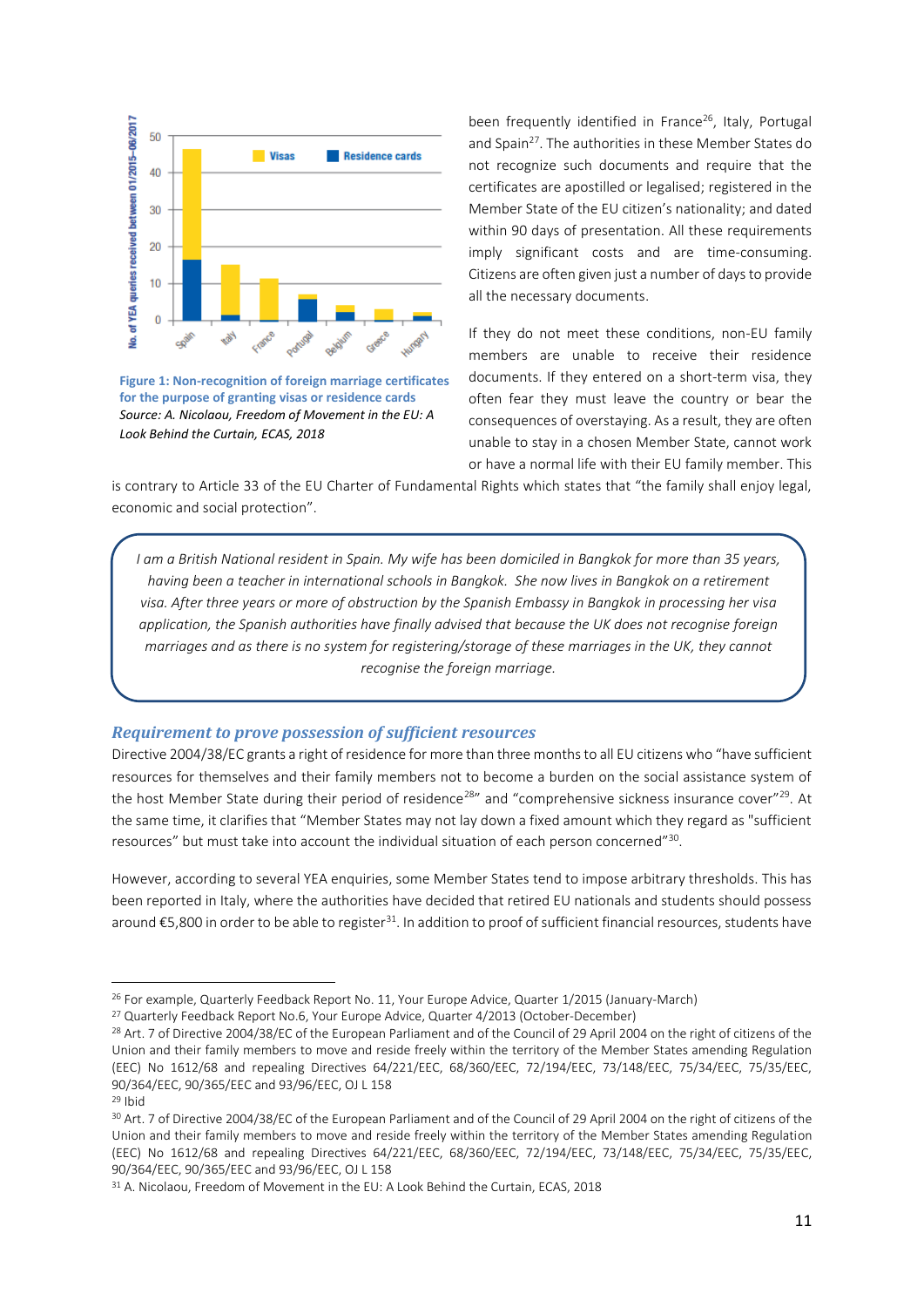reported that they have been requested to present proof of accommodation or other documents such as birth certificates, police records and tax numbers.

Belgium has also set a fixed minimum amount of sufficient resources, referring to the threshold applicable to social assistance (currently €892.70 per month) as the level of minimum resources which a person needs to possess in order to be considered self-sufficient<sup>32</sup>.

Another frequently occurring problem in relation to the concept of sufficient resources concerns the origin of such resources. The Court of Justice<sup>33</sup> and the Commission Communication on guidance for better transposition and application of Directive 2004/38/EC clearly state that "it is sufficient for the nationals of Member States to 'have' the necessary resources, and there is no requirement whatsoever as to their origin". However, several Member States do not accept the non-EU spouse's income as sufficient resources for residence purposes, leading to a situation in which an EU citizen cannot receive residence documents and their non-EU spouse cannot work because the employer requires a residence card as a prerequisite for employment.

*A Bulgarian national wished to move to Belgium with her Turkish husband, who had a job offer there. She did not intend to work as she had a baby. Neither she nor the husband's future employer could find any information confirming that the husband could start working in Belgium immediately without needing a work permit.*

*The Indonesian wife of a Bulgarian job seeker in Ireland, who had located a job in Ireland and was working and paying taxes there, was refused a residence card on the ground that her EU husband was not economically active. The husband was a registered job seeker and enrolled in on an Insight Training Course.*

*"Comprehensive sickness insurance" condition and access to healthcare in the host country* According to Directive 2004/38/EC, students and economically inactive EU citizens must have comprehensive sickness insurance cover. As this requirement is not clearly defined in the Directive, national authorities have a wide margin of interpretation.

This leads to problems, especially for citizens who cannot provide evidence of coverage by their home Member State, e.g. self-sufficient persons in pre-retirement, students who transferred their residence to the host Member State, unemployed people who no longer receive unemployment benefits, homeless people without any link to their home country, etc.

In Member States with contribution-based healthcare, citizens can voluntarily contribute to the system in order to be covered. However, in countries with a residence based national health system, such as the UK and Sweden, or those with a hybrid system, such as France and Spain, citizens may be unable to access the system. In addition, if no private insurance policy is available on the market that can satisfy the "comprehensive sickness insurance" criterion, as is the case in Sweden, EU citizens lose their right of residence.

In Sweden, EU citizens face additional problems. If they are unable to prove that they satisfy the "comprehensive sickness insurance" requirement, they cannot receive their *personnummer,* which is indispensable for all basic life situations, such as opening a bank account, signing employment contracts, collecting mail at a post office,

<sup>&</sup>lt;sup>32</sup> Valcke A., Fitness Check Report for Belgium, A review of the state of compliance of Belgium's implementation of Directive 2004/38 on residence rights of EU citizens and their family members, 2018

<sup>&</sup>lt;sup>33</sup> Judgment of 23 March 2006, Commission v Belgium, C-408/03, EU:C:2006:192, paragraph 40 et seq.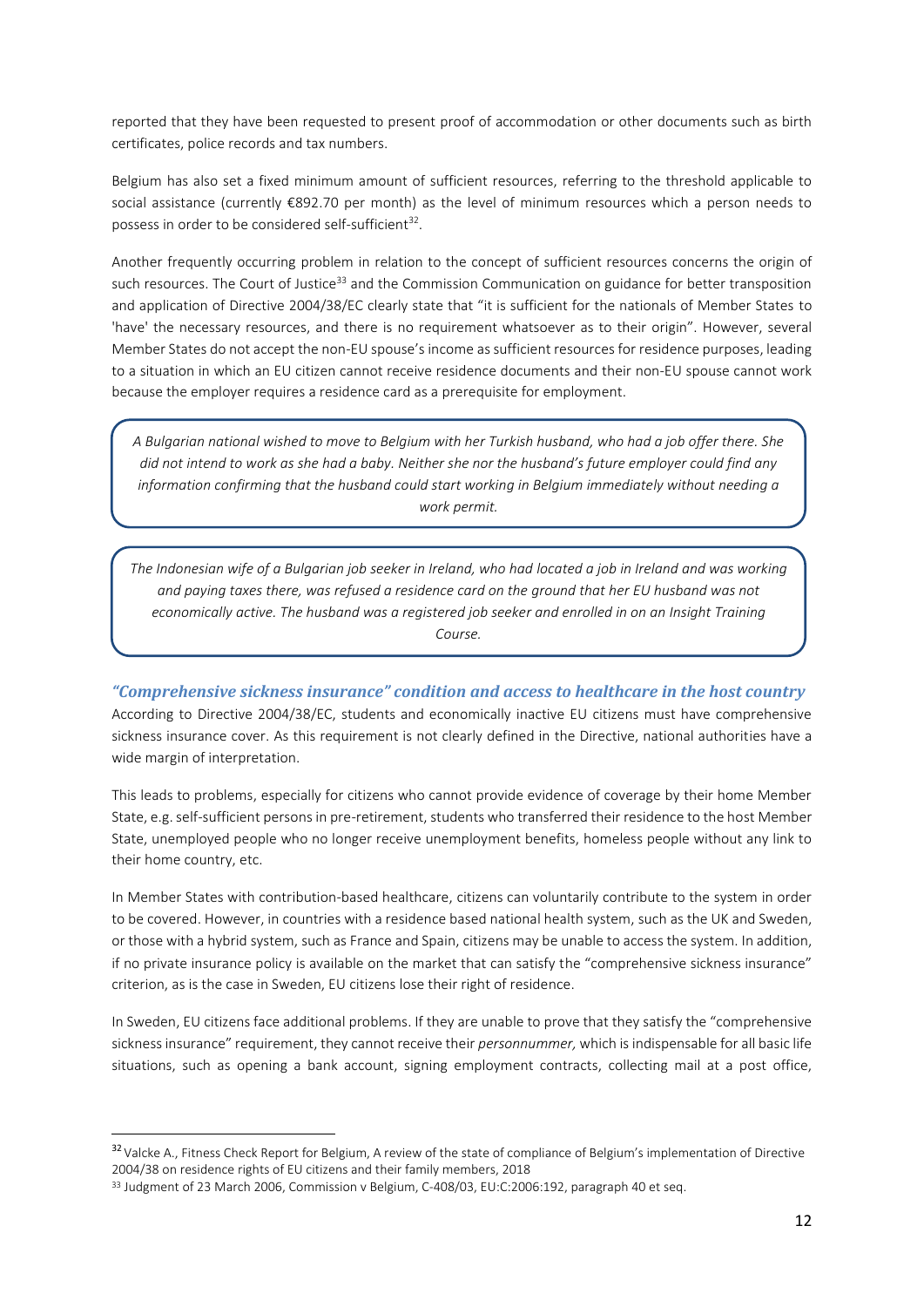registering children at school, etc.<sup>34</sup> This problem has been frequently reported to the EC and the EP<sup>35</sup>, but no effective solution has yet been advanced by Sweden.

As regards access to healthcare, the European Pillar of Social Rights introduced the Social Scoreboard which reported on the self-reported neglected healthcare needs of EU citizens. However, as the data excludes children under 16 and people living outside a private household such as those living in communal housing or institutional care, undocumented people and homeless EU mobile citizens<sup>36</sup>, the Social Scoreboard conclusions are not comprehensive and de facto exclude a significant segment of the vulnerable population.

#### *The initial three months of unconditional residence*

Directive 2004/38/EC provides that EU citizens can reside unconditionally in another Member States for the first three months and after that, they may be required to register. Non-EU family members must register if they intend to stay for longer than three months.

However, the situation becomes problematic for citizens who do not stay for a continuous three months after they first arrive, but come and go, e.g. long-distance truck drivers or persons who work on rotation contracts. While this atypical form of employment does not create issues for EU citizens, it is problematic for their non-EU family members, whose residence rights are conditional on their spouses' intention to stay longer than 3 months in the host Member State.

#### *Excessive requirements for the purposes of permanent residence documents*

Article 16 of Directive 2004/38/EC states that after five years of lawful, uninterrupted residence in their host Member State, EU nationals and their family members have the right to remain there indefinitely and unconditionally. Articles 19 and 21 of Directive 2004/38/EC provide that upon receiving an application for permanent residence, national authorities can check the duration of residence and that continuity of residence "may be attested by any means of proof in use in the host Member State".

However, certain Member States, e.g. France, Belgium and Italy, require that the relevant period should immediately precede the date of application, when there is no such requirement in the Directive. Other excessive requirements identified in several Member States include possession of sufficient resources or healthcare coverage; having worked or having paid social security contributions throughout the five year period; knowledge of the local language and culture; or even notarised confirmation from neighbours attesting to continuity of residence. 37

*The Italian authorities would not allow a UK national to apply for a permanent residence card because he could not provide evidence of a continuous work contract or of being registered as self-employed during the past five years. Instead, the citizen provided evidence of lawful work and of being paid each time he completed a job. This was not accepted as being 'continuous' work and was not considered as evidence of sufficient resources.*

<sup>34</sup> A. Nicolaou, Freedom of Movement in the EU: A Look Behind the Curtain, ECAS, 2018

<sup>&</sup>lt;sup>35</sup> For instance[, complaint](https://ecas.org/wp-content/uploads/2017/11/Complaint-executive-summary-FINAL-14.11.17.pdf) an[d petition](https://ecas.org/wp-content/uploads/2017/12/Petition-executive-summary-FINAL-15-12-17.pdf) against Sweden regarding the systematic refusal of the Swedish tax authorities to issue personal identification numbers (personnummer) to EU mobile citizens by Anthony Valcke, on behalf of EU Rights Clinic, a joint venture of ECAS and the University of Kent in Brussels.

<sup>&</sup>lt;sup>36</sup> The population base for the indicator "self-reported unmet need for medical care", drawn from the EU Statistics on Income and Living Conditions (EU-SILC) is defined as "people living in private households above 16 years of age". According to the data collected by MdM, 78.5% of beneficiaries of their services do not live in private households.

<sup>37</sup> A. Nicolaou, Freedom of Movement in the EU: A Look Behind the Curtain, ECAS, 2018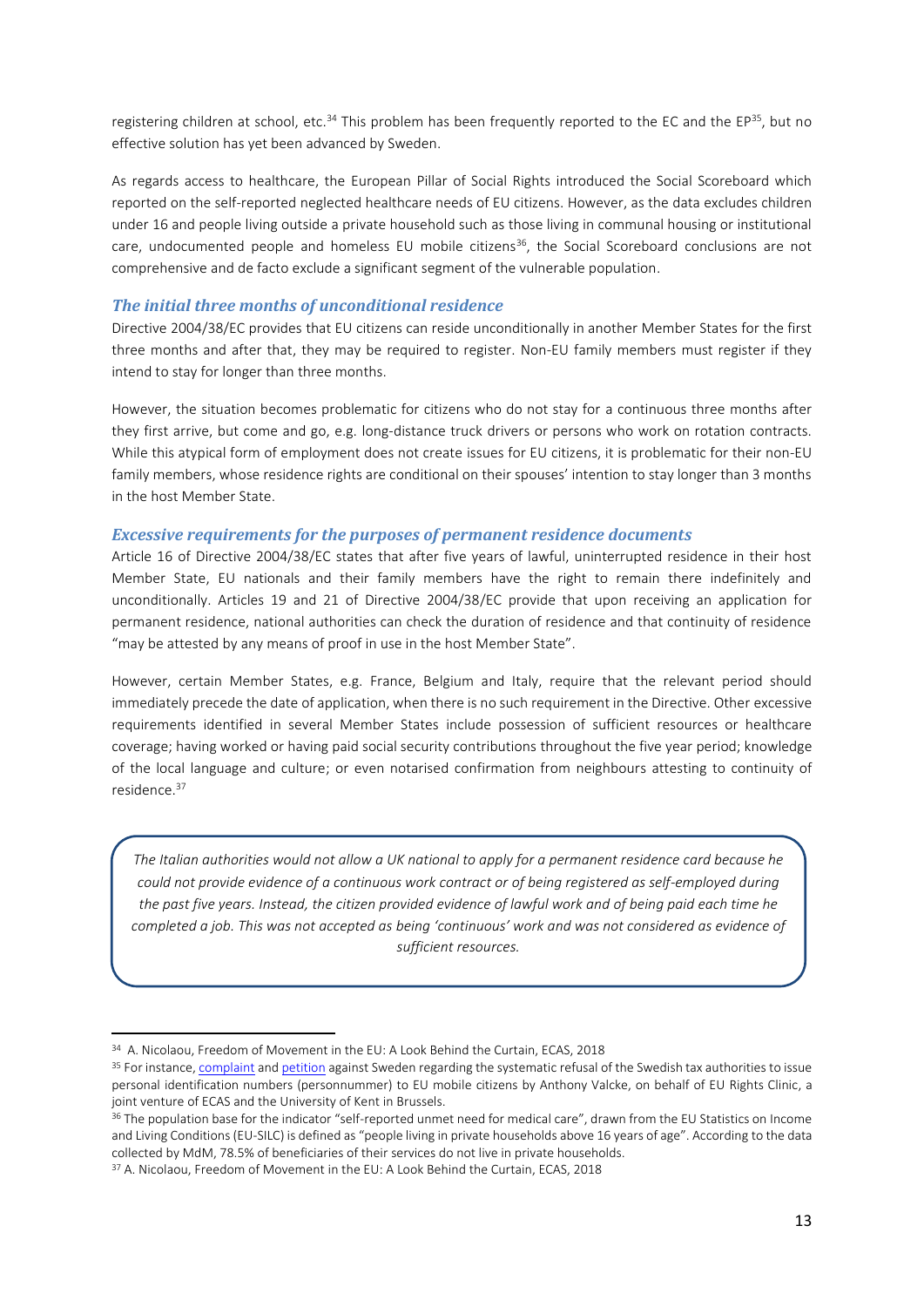#### *The notion of "worker" and "genuine chance of being engaged"*

With the emergence of new and flexible forms of employment, defining the notion of "worker" is crucial. There is evidence that certain Member States tend to interpret the genuine and effective nature of a work activity narrowly in order to exclude residence rights and access to social benefits for those mobile EU citizens engaged in low-wage jobs or working only a few hours a week. Within the framework of EU free movement, being regarded as a worker is the least burdensome way to fully enjoy residence rights for mobile EU citizens. However, both the requirement to prove the status of jobseeker and the conditions determining a "genuine chance of finding employment" may differ widely, not only between but also within the Member States. This leads to uncertainty on the part of mobile EU citizens and also for those who have to determine who has the right to reside and to which services and social benefits EU mobile citizens are entitled.

Over the past few years, FEANTSA members have come across several cases of homeless mobile EU citizens employed in low paid, precarious and atypical work who are not entitled to residence rights because they did not qualify as "workers". The data from the PRODEC (Protecting the Rights of Destitute EU Mobile Citizens)<sup>38</sup> comparative report shows that in Germany, responsible authorities tend to exclude activities of less than eight hours per week. In Belgium, municipalities often refuse to register EU mobile citizens engaged in short-term or atypical contracts<sup>39</sup> and, in the case of the United Kingdom, there is a minimum income threshold, which in 2018/19 was 185 Euros per week. This narrow interpretation affects mainly mobile EU citizens in precarious working conditions who are also more likely to be homeless and jeopardises the possibility for destitute mobile EU citizens to access social benefits and find a way out of destitution.

This approach does not appear consistent with EU case law, which does not set any requirements as to the minimum number of hours, the duration of the working relationship, or the level of remuneration in order for the citizen to be considered as a worker. While the ECJ has not provided an official definition of "marginal" and "ancillary" activities, it has confirmed that an activity of three to fourteen hours per week should be adequate to be considered work<sup>40</sup> and that an activity generating an income which does not allow for sufficient subsistence may nonetheless be viewed as work<sup>41</sup>.

*Dana, a mobile EU citizen, lives in Germany. She was employed as a cleaner in the low-income bracket and her funds did not stretch to health insurance. After an accident where a gas heater exploded due to poor housing conditions, she was admitted to a city hospital as an emergency. This left Dana with hospital bills she was unable to pay. She was later refused a follow-up operation on her eye. Dana contacted MdM Germany because she could not afford the medication she was prescribed. The team managed to establish contact with a volunteer specialist from another charity, who carried out the eye surgery free of charge. Without this operation, Dana might have gone blind. Almost two years after the horrible incident, Dana received a private bill from the hospital. She has been asked to cover her treatment costs which are more than 115,000 euros.*

<sup>&</sup>lt;sup>38</sup> PRODEC is a project run by FEANTSA between 2017-2021, it is funded by the European Programme on Integration and Migration (EPIM)

 $39$  According to Eurofound: "Atypical contracts are generally defined as employment contracts that do not conform to a standard, open-ended and full-time contract. This can encompass many types of contract, including part-time, fixed-term, temporary, casual and seasonal"

<sup>40</sup> Judgment of 18 July 2007, Geven, C- 213/05, EU:C:2007:438

<sup>41</sup> Judgment of 23 March 1982, Levin, C-53/81, EU:C:1982:105, paragraph 15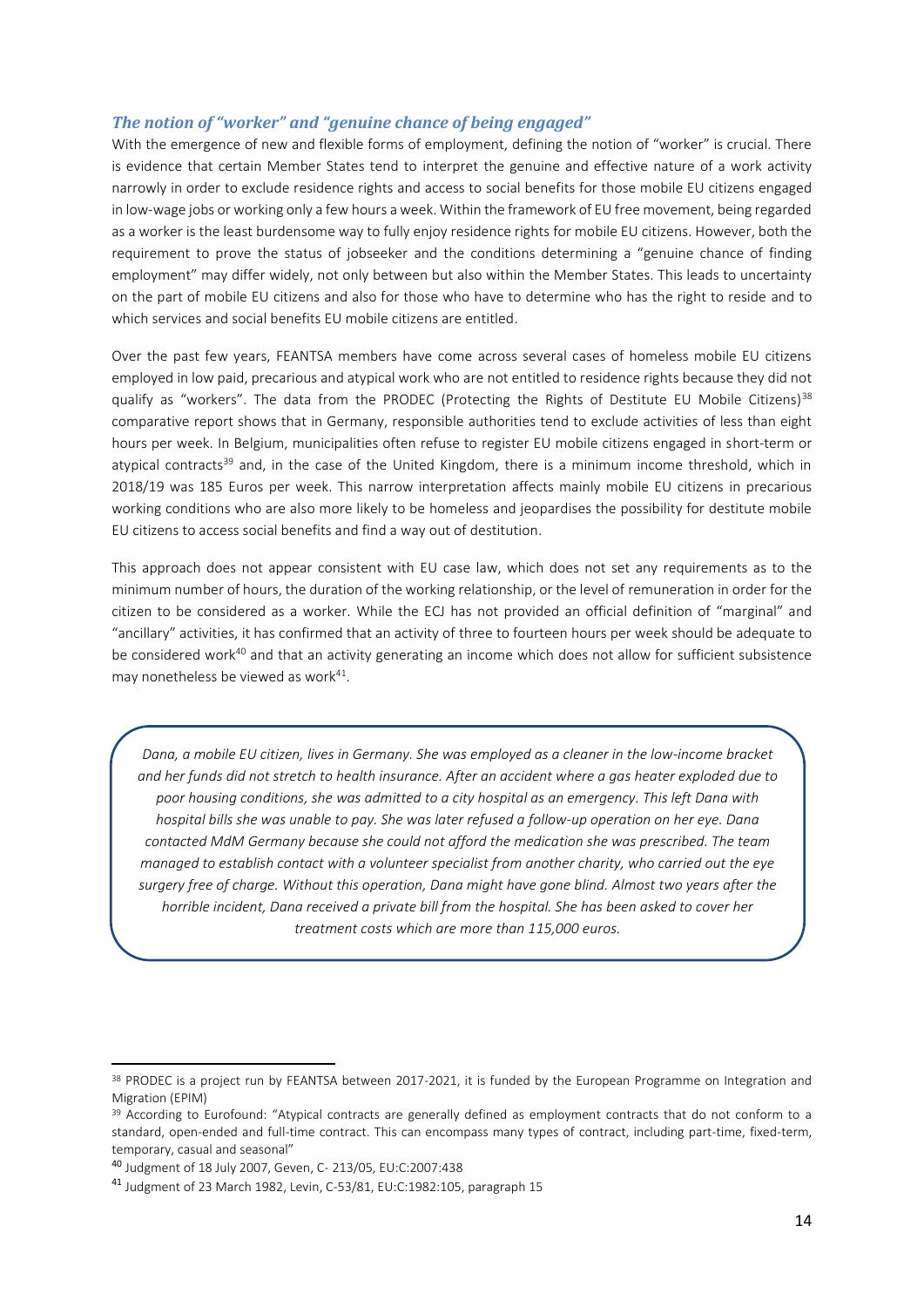*Tina, a 26-year-old Italian arrived in London in January 2017. She stayed temporarily with friends and found a menial job as a housekeeper. She was paid around 11 euros per hour. She worked 12 hours per week and earned approximately 132 euros per week. She applied for housing assistance but was refused because she was not considered a worker pursuant to the minimum earning threshold test. Accommodation in London is expensive, so she stayed overnight here and there, sometimes in shelters for the night. She began staying in a squat. The police raided the squat and arrested her at the time that the Home Office considered any mobile EU citizen sleeping on the street as abusing the right to freedom of movement. She spent a day in custody and was issued with a deportation order.* 

*Dariusz is 65. He arrived in Belgium in 1984 when he was 30 and Poland was a communist country. He did not regularise his residence and took up undeclared work. He earned just enough to pay rent. In 2004, when Poland entered the European Union, he was 50 years old. He continued to work in undeclared employment and did not consider registering. He does not speak French or Dutch. In 2011, at the age of 57, he had a work accident. He had no medical insurance. He paid his medical expenses out of savings and was able to continue to pay his rent for a number of months. Because of mobility problems and his age, he was unable to find work after the accident and after a few months, he became homeless. In 2019, aged 65, he has been homeless for several years. He sleeps from time to time in shelters where access is unconditional, but he is often without shelter for the night. He has health problems but no income or medical insurance. Although he has lived in Brussels for 35 years and worked for 27 of these, he has never been registered and therefore has no access to social assistance or specific services. An organisation, funded by the Belgian federal public authorities, offered him voluntary return to Poland where he would have access to services, but Dariusz has no desire to return to Poland.*

#### <span id="page-15-0"></span>**The notion of public policy**

The EU rules allowing a host Member State to limit EU residence rights for reasons related to public policy and security are generally correctly transposed and implemented. However, a wide interpretation of the notion of public policy has been adopted in isolated cases with the aim of targeting citizens living in encampments and sleeping rough.

In Germany, it was reported that, in 2017, Hamburg police officers distributed official letters to EU citizen rough sleepers requesting them to attend interviews at the immigration office. During these meetings, they were asked to provide documents proving their right of residence. This policy may amount to a systematic verification of residence rights which is forbidden under EU law<sup>42</sup>. If the people sleeping rough who received the letters failed to attend the interviews within the deadline provided, they were served with notice communicating loss of their right of residence with a resultant obligation to leave the country. It is not clear on which legal grounds these deportation orders were adopted, but references to criminal offences and violation of laws and social norms may suggest that public policy is being used as a ground for expulsion.

<sup>42</sup> FRA, Making EU citizens' rights a reality: national courts enforcing freedom of movement and related rights, 2018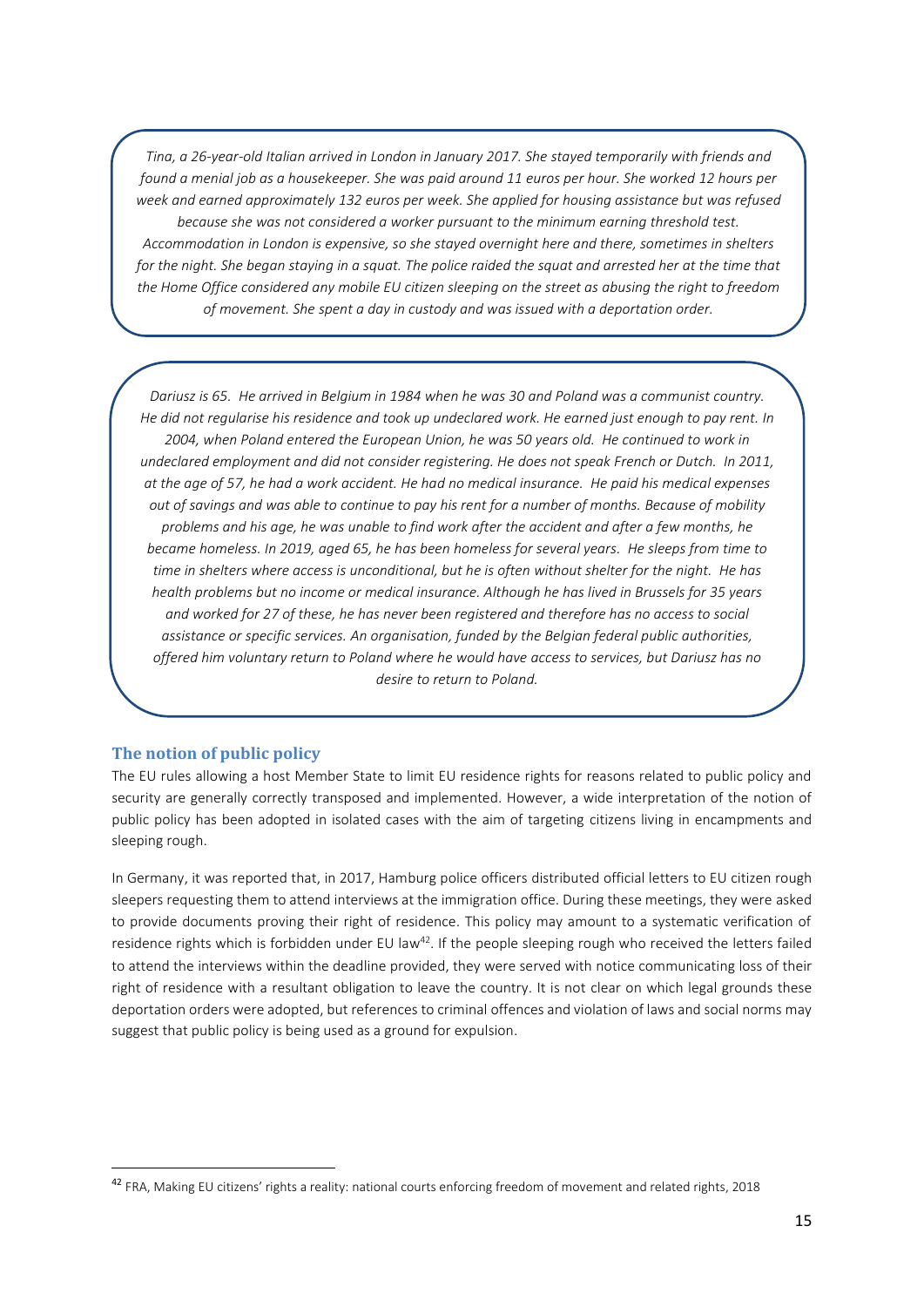# <span id="page-16-0"></span>**Obstacles to political participation of mobile EU citizens**

In addition to the right of free movement, EU citizenship also gives every EU citizen the right to vote and stand as a candidate in elections to the EP and in municipal elections in their Member State of residence, under the same conditions as nationals of that State. This right is enshrined in Article 22 of the Treaty on the Functioning of the European Union and is also a fundamental right laid down by Article 40 of the Charter of Fundamental Rights of the European Union. It has been further specified in Directives 93/109/EC (on elections to the European Parliament)<sup>43</sup> and 94/80/EC (on municipal elections)<sup>44</sup>.

While the number of EU citizens of voting age has been steadily increasing in the EU, many citizens are not aware of their electoral rights and experience challenges when they want to participate in the elections. A public consultation carried out by the European Commission found that 21% of respondents experienced difficulties in trying to vote in EP or local elections whilst living in another EU country: 51% of them said they encountered difficulties related to registering on the electoral roll; and 47% said they had insufficient or unclear information on how to vote<sup>45.</sup>

In order to analyse these obstacles in-depth, ECAS conducted a crowdsourcing exercise between August 2018 and May 2019. The results of this analysis are presented below.

#### *Registration procedures*

Registration for local elections is automatic for mobile EU citizens in only 13 of 28 Member States. In 12 Member States, registration is required and endures for subsequent elections. Three Member States require registration for each election (Greece, Malta and United Kingdom)<sup>46</sup>. In order to participate, mobile EU citizens have to request to be added to the electoral roll, with deadlines often several months before the elections and sometimes before the official start of the electoral campaign. This issue has been frequently reported by mobile EU citizens as one of the key barriers to their political participation. In addition, mobile EU citizens face challenges such as inadequate registration deadlines, inaccurate electoral registers and cumbersome registration procedures.

Disadvantaged groups of citizens, in particular homeless EU citizens who do not have a fixed address, experience even more difficulties with voter registration compared to the general population. However, solutions have been implemented in some Member States. For example, since 2012, homeless persons in France have been allowed to register to vote in the municipality where a centre of social assistance to which they are affiliated is located<sup>47</sup>.

#### *Communication and outreach*

The lack of communication and outreach from local and national authorities has been perceived as a key obstacle to mobile EU citizens' political participation. Consequently, many citizens have never been informed about their right to participate in the local and EU elections or have been wrongly informed that they are not eligible to participate. More than 25% of mobile EU citizens who replied to the ECAS crowdsourcing questionnaire, stated they were not aware of their right to vote.

In most Member States, public authorities provide electoral information only in the national language. However, several local authorities have been identified which contact mobile EU citizens using English or even citizens' mother tongues. For instance, the regional Brussels government sent letters to all mobile EU citizens, informing them of the local elections in October 2018 and explaining how to register. Seven out of 19 Brussels municipalities

<sup>43</sup> Council Directive 93/109/EC of 6 December 1993 laying down detailed arrangements for the exercise of the right to vote and stand as a candidate in elections to the European Parliament for citizens of the Union residing in a Member State of which they are not nationals, OJ L 329

<sup>44</sup> Council Directive 94/80/EC of 19 December 1994 laying down detailed arrangements for the exercise of the right to vote and to stand as a candidate in municipal elections by citizens of the Union residing in a Member State of which they are not nationals, OJ L 368

<sup>45</sup> [https://ec.europa.eu/info/sites/info/files/factsheet-public-consultation-2015\\_en.pdf](https://ec.europa.eu/info/sites/info/files/factsheet-public-consultation-2015_en.pdf) (accessed on 1/12/2019)

<sup>46</sup> [https://faireu.ecas.org/wp-content/uploads/2019/02/FAIREU\\_Synthesis-Report-1.pdf](https://faireu.ecas.org/wp-content/uploads/2019/02/FAIREU_Synthesis-Report-1.pdf) (accessed on 1/12/2019)

 $47$  Ibid.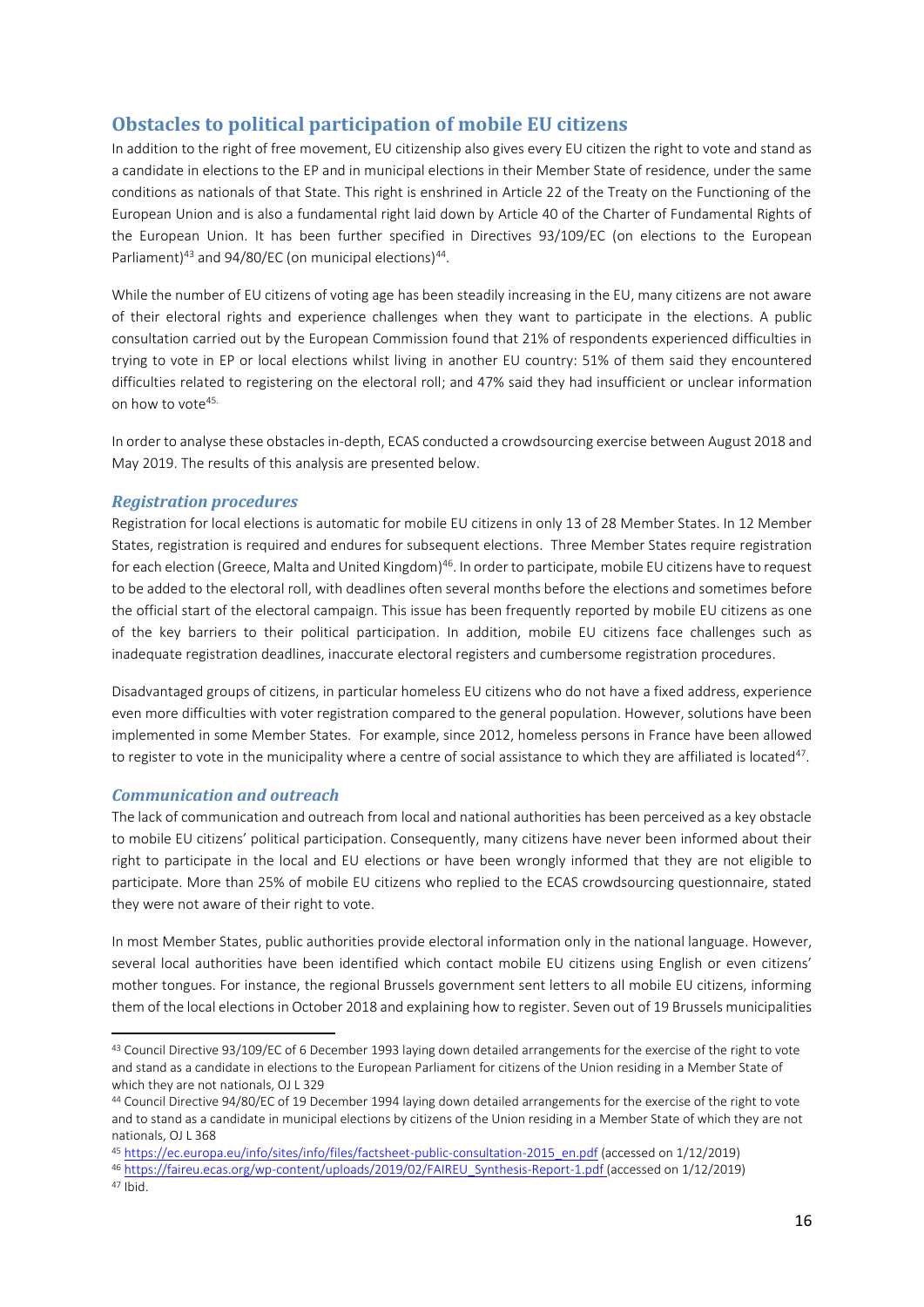sent similar letters in French, Dutch and German, while Sint-Gilles addressed EU citizens in their mother tongues, and Etterbeek translated the official letter into English<sup>48</sup>.

The respondents to the crowdsourcing exercise pointed out that the way the information is provided can also have an important impact on citizens' propensity to vote. Local authorities usually rely on traditional channels of information, such as letters or leaflets, reaching only a limited group of foreigners. It seems that the use of more innovative tools, including social media campaigns and e-mail communication, could potentially enhance mobile EU citizens' engagement.

#### *Political environment*

Political parties carry out electoral campaigns targeting non-national EU voters only in a few Member States, e.g. Belgium and the UK<sup>49</sup>. This involves campaigning in different languages, meeting with communities of nonnationals and proposing their names on parties' electoral lists. In other countries, political parties usually limit themselves to translating their websites and programmes into English.

Mobile EU citizens also face challenges in establishing political parties and becoming members of political parties in several countries. These challenges relate to laws that reserve party formation to nationals or impose limits on the non-national quota of members.

<sup>48</sup> [https://www.impeu-project.eu/wp-content/uploads/2019/07/Comparative-analysis-report-on-existing-best-practices-](https://www.impeu-project.eu/wp-content/uploads/2019/07/Comparative-analysis-report-on-existing-best-practices-political-inclusion-policies-and-transferability-assessment-2.pdf)

[political-inclusion-policies-and-transferability-assessment-2.pdf](https://www.impeu-project.eu/wp-content/uploads/2019/07/Comparative-analysis-report-on-existing-best-practices-political-inclusion-policies-and-transferability-assessment-2.pdf) (accessed on 1/12/2019)

<sup>49</sup> [https://faireu.ecas.org/wp-content/uploads/2019/02/FAIREU\\_Synthesis-Report-1.pdf](https://faireu.ecas.org/wp-content/uploads/2019/02/FAIREU_Synthesis-Report-1.pdf) (accessed on 1/12/2019)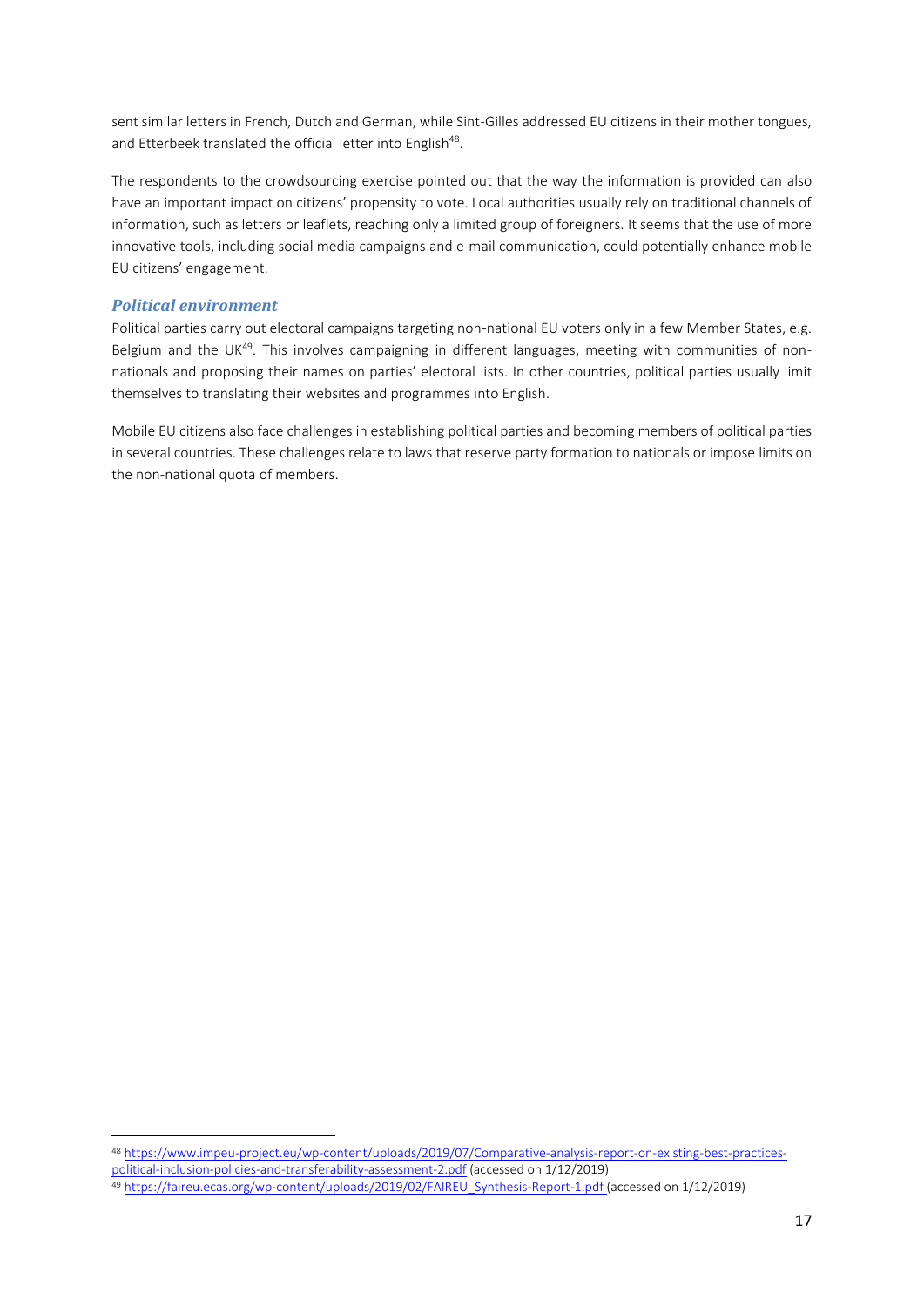# <span id="page-18-0"></span>**Conclusions and Recommendations**

From the above analysis, it is evident that EU mobile citizens continue to experience obstacles to their free movement and EU rights. Even though the Directive 2004/38/EC has been in force for 15 years, its implementation remains problematic in some EU Member States.

## <span id="page-18-1"></span>**The right to free movement**

In 2009, the EC published a Communication<sup>50</sup> designed to provide guidance to Member States on how to implement the Directive more efficiently. Since then, there have been several key ECJ judgments that have clarified various aspects of the Directive together with legislative changes made to the Schengen Border Code among others<sup>51</sup>. Considering these developments, it is now necessary that the European Commission adopts a new Communication clarifying certain key concepts. This would provide Member States with up-to-date guidelines on implementation of the Directive and would contribute to improving application of the Directive at national level for the benefit of EU citizens and their family members.

Based on the obstacles analysed, the following key aspects of the Directive should be clarified by the EC:

- *"Comprehensive sickness insurance" condition*: Member States should take appropriate measures to allow economically inactive EU citizens to either rely on their national health systems or to voluntarily contribute to the national system in a proportionate manner.
- *The concept of "sufficient resources:* Member States cannot impose arbitrary thresholds as regards the amount they consider sufficient, and they should take into account the non-EU spouse's resources or evidence of current or potential employment for the purpose of establishing the right to reside.
- *The initial three months of unconditional residence This three-month period should not re-start every* time an EU citizen leaves the territory of the Member State, with the effect that, in the absence of an official system of registration, transient residents struggle to establish residence-based rights.
- *Requirements to receive permanent residence documents* For EU citizens who comply with the criteria for permanent residence, EU Member States should not impose arbitrary requirements for the purposes of issuing a permanent residence card, such as possession of sufficient resources, knowledge of the local language and culture, etc.
- *The notion of "worker"*: The notion of "worker" requires sharper definition and should be established by providing a broad and inclusive definition of "marginal and ancillary activity" in line with ECJ case law to counter any restrictive interpretation that excludes mobile EU citizens in precarious working conditions.
- *Genuine chance of being engaged:* the conditions determining a "genuine chance of finding a job" differ widely between the Member States, leading to uncertainty about what EU mobile citizens need to prove to have the right to reside and access services and social benefits. The EC should clarify the necessary conditions and ensure that Member states understand that that those mobile EU citizens who are seeking employment and have a chance of finding it are entitled to equal treatment with nationals of the host Member State.

<sup>50</sup> Communication from the Commission to the European Parliament and the Council on guidance for better transposition and application of Directive 2004/38/EC on the right of citizens of the Union and their family members to move and reside freely within the territory of the Member States, COM/2009/0313 final

<sup>51</sup> [https://ec.europa.eu/info/sites/info/files/xiii-10-a-social-security-coordination\\_en.pdf](https://ec.europa.eu/info/sites/info/files/xiii-10-a-social-security-coordination_en.pdf) (accessed on 1/12/2019)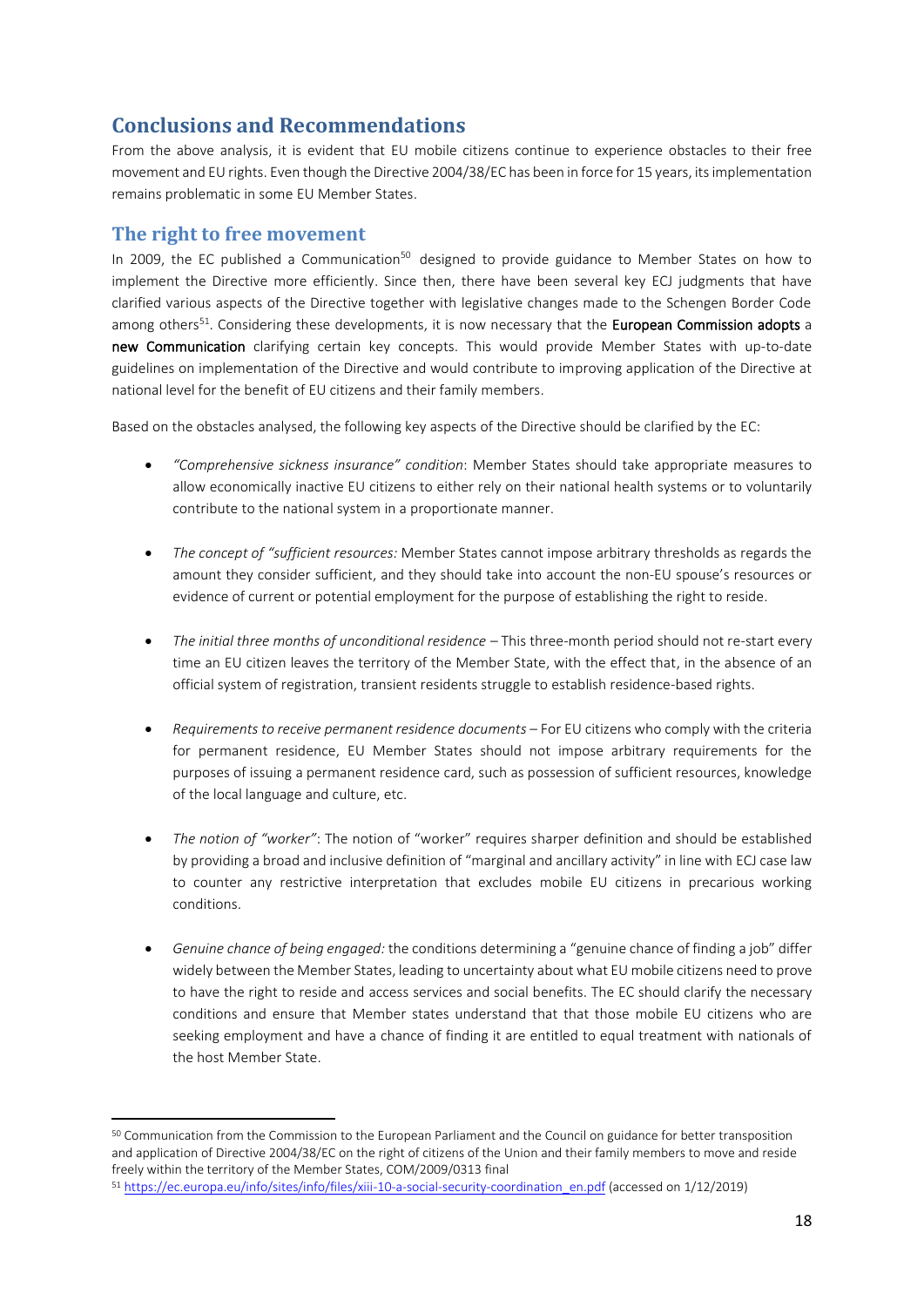• *The notion of "public policy":* Automatic expulsion of mobile EU citizens as a result of them sleeping rough or begging, on the grounds of public policy or public security, are not in line with Directive 2004/38/EC. Before issuing an expulsion order on the grounds of public policy or public security, the host Member State should consider the individual situation of each mobile EU citizen.

As regards other obstacles identified, positive action at EU level is necessary to address the problems that mobile EU citizens and their non-EU family members experience in attempting to exercise their entry and residence rights in the following countries in particular:

- Sweden, where problems caused by the personal number requirement have been reported by citizens on a regular basis for more than 10 years;
- Spain, Italy, France and Portugal, as regards the refusal to accept marriage and birth certificates issued by a non-EU country;
- Sweden, Ireland and the UK, in relation to excessive delays in issuing residence cards to non-EU family members;
- **Belgium** as regards systematic verification of residence rights.

These obstacles have been the subject of several complaints to the EC as well as petitions to the EP<sup>52</sup>. Both the EC and the EP have contacted the relevant Member States to obtain further information. Some Member States have taken action to resolve the identified problems, e.g. the Swedish authorities introduced a substitute identification number: the so-called "coordination number", for mobile EU citizens who are unable to obtain a personal number. However, enquiries that YEA continues to receive indicate that this solution has not been satisfactory and more should be done to facilitate mobile citizens' rights of residence. Concrete actions which should be undertaken either at EU or national level have been elaborated upon in ECAS' report, "Freedom of Movement in the EU: A Look Behind the Curtain".<sup>53</sup>

As regards the needs of vulnerable mobile EU citizens, the European Commission should counter any restrictive interpretation of free movement rights at national level and make sure that the fundamental rights of the most vulnerable – those with high support needs who are at the margins of society – are properly respected. Mobile EU citizens who struggle to make ends meet, who are looking for a job, working poor, experiencing precarious working conditions and unable to afford to pay rent, must be supported through protection of their EU free movement rights, particularly in terms of access to social benefits and services. Leaving people on the street and targeting them with anti-social behaviour measures is an attack on human dignity and should be considered as degrading treatment.

The **European Commission** should ensure that the monitoring instruments of the EU Social Pillar include information on people living in communal housing or institutional care, undocumented people and homeless, as the omission of these populations in the EU's data severely undermines policymakers' ability to address neglected

- [https://petiport.secure.europarl.europa.eu/petitions/en/petition/content/1211%252F2017/html/Petition-No-](https://petiport.secure.europarl.europa.eu/petitions/en/petition/content/1211%252F2017/html/Petition-No-1211%252F2017-by-Anthony-Valcke-%2528Belgian%2529%252C-on-behalf-of-the-EU-Rights-Clinic-and-Crossroads-G%25C3%25B6teborg%252C-on-failure-to-comply-by-Sweden-with-EU-law-in-respect-of-issuing-the-personal-identification-number-%2528personnummer%2529-to-EU-citizens-and-their-families)
- [1211%252F2017-by-Anthony-Valcke-%2528Belgian%2529%252C-on-behalf-of-the-EU-Rights-Clinic-and-Crossroads-](https://petiport.secure.europarl.europa.eu/petitions/en/petition/content/1211%252F2017/html/Petition-No-1211%252F2017-by-Anthony-Valcke-%2528Belgian%2529%252C-on-behalf-of-the-EU-Rights-Clinic-and-Crossroads-G%25C3%25B6teborg%252C-on-failure-to-comply-by-Sweden-with-EU-law-in-respect-of-issuing-the-personal-identification-number-%2528personnummer%2529-to-EU-citizens-and-their-families)

<sup>52</sup> For example: [https://petiport.secure.europarl.europa.eu/petitions/en/petition/content/1158%252F2016/html/Petition-](https://petiport.secure.europarl.europa.eu/petitions/en/petition/content/1158%252F2016/html/Petition-No-1158%252F2016-by-G.G.-%2528American%2529-on-the-infringement-of-EU-legislation-on-family-reunification-waiting-times-by-the-Swedish-immigration-authorities)[No-1158%252F2016-by-G.G.-%2528American%2529-on-the-infringement-of-EU-legislation-on-family-reunification-waiting](https://petiport.secure.europarl.europa.eu/petitions/en/petition/content/1158%252F2016/html/Petition-No-1158%252F2016-by-G.G.-%2528American%2529-on-the-infringement-of-EU-legislation-on-family-reunification-waiting-times-by-the-Swedish-immigration-authorities)[times-by-the-Swedish-immigration-authorities,](https://petiport.secure.europarl.europa.eu/petitions/en/petition/content/1158%252F2016/html/Petition-No-1158%252F2016-by-G.G.-%2528American%2529-on-the-infringement-of-EU-legislation-on-family-reunification-waiting-times-by-the-Swedish-immigration-authorities) 

[G%25C3%25B6teborg%252C-on-failure-to-comply-by-Sweden-with-EU-law-in-respect-of-issuing-the-personal-identification](https://petiport.secure.europarl.europa.eu/petitions/en/petition/content/1211%252F2017/html/Petition-No-1211%252F2017-by-Anthony-Valcke-%2528Belgian%2529%252C-on-behalf-of-the-EU-Rights-Clinic-and-Crossroads-G%25C3%25B6teborg%252C-on-failure-to-comply-by-Sweden-with-EU-law-in-respect-of-issuing-the-personal-identification-number-%2528personnummer%2529-to-EU-citizens-and-their-families)[number-%2528personnummer%2529-to-EU-citizens-and-their-families,](https://petiport.secure.europarl.europa.eu/petitions/en/petition/content/1211%252F2017/html/Petition-No-1211%252F2017-by-Anthony-Valcke-%2528Belgian%2529%252C-on-behalf-of-the-EU-Rights-Clinic-and-Crossroads-G%25C3%25B6teborg%252C-on-failure-to-comply-by-Sweden-with-EU-law-in-respect-of-issuing-the-personal-identification-number-%2528personnummer%2529-to-EU-citizens-and-their-families)

[https://petiport.secure.europarl.europa.eu/petitions/en/petition/content/0927%252F2018/html/Petition-No-](https://petiport.secure.europarl.europa.eu/petitions/en/petition/content/0927%252F2018/html/Petition-No-0927%252F2018-by-Anthony-Valcke-%2528Belgian%2529%252C-on-behalf-of-EU-Rights-Clinic%252C-on-the-implementation-of-Directive-2004%252F38%252FEC-in-Belgium)[0927%252F2018-by-Anthony-Valcke-%2528Belgian%2529%252C-on-behalf-of-EU-Rights-Clinic%252C-on-the](https://petiport.secure.europarl.europa.eu/petitions/en/petition/content/0927%252F2018/html/Petition-No-0927%252F2018-by-Anthony-Valcke-%2528Belgian%2529%252C-on-behalf-of-EU-Rights-Clinic%252C-on-the-implementation-of-Directive-2004%252F38%252FEC-in-Belgium)[implementation-of-Directive-2004%252F38%252FEC-in-Belgium,](https://petiport.secure.europarl.europa.eu/petitions/en/petition/content/0927%252F2018/html/Petition-No-0927%252F2018-by-Anthony-Valcke-%2528Belgian%2529%252C-on-behalf-of-EU-Rights-Clinic%252C-on-the-implementation-of-Directive-2004%252F38%252FEC-in-Belgium)

[https://petiport.secure.europarl.europa.eu/petitions/en/petition/content/0925%252F2018/html/Petition-No-](https://petiport.secure.europarl.europa.eu/petitions/en/petition/content/0925%252F2018/html/Petition-No-0925%252F2018-by-Anthony-Valcke-%2528Belgian%2529%252C-on-behalf-of-EU-Rights-Clinic%252C-on-the-implementation-of-Directive-2004%252F38%252FEC-in-France)[0925%252F2018-by-Anthony-Valcke-%2528Belgian%2529%252C-on-behalf-of-EU-Rights-Clinic%252C-on-the](https://petiport.secure.europarl.europa.eu/petitions/en/petition/content/0925%252F2018/html/Petition-No-0925%252F2018-by-Anthony-Valcke-%2528Belgian%2529%252C-on-behalf-of-EU-Rights-Clinic%252C-on-the-implementation-of-Directive-2004%252F38%252FEC-in-France)[implementation-of-Directive-2004%252F38%252FEC-in-France](https://petiport.secure.europarl.europa.eu/petitions/en/petition/content/0925%252F2018/html/Petition-No-0925%252F2018-by-Anthony-Valcke-%2528Belgian%2529%252C-on-behalf-of-EU-Rights-Clinic%252C-on-the-implementation-of-Directive-2004%252F38%252FEC-in-France)

<sup>53</sup> A. Nicolaou, Freedom of Movement in the EU: A Look Behind the Curtain, ECAS, 2018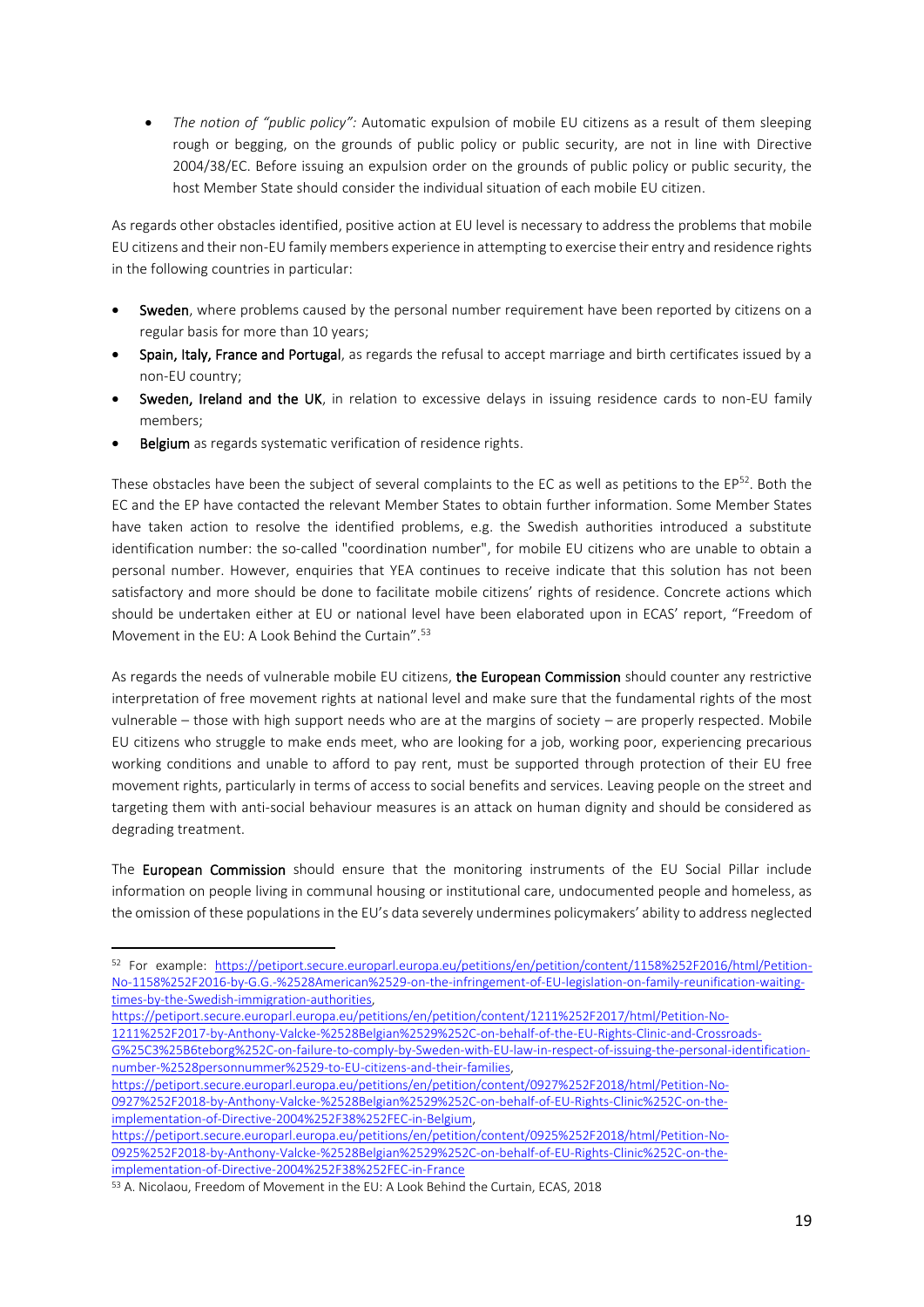healthcare needs of mobile EU citizens in vulnerable situations. In addition, EU Member States should actively develop and employ additional methods, such as participatory qualitative research to include currently excluded EU mobile citizens and the homeless in their health reporting.

The newly elected European Commission should bear mind Article 16 of the European Pillar of Social Rights in its upcoming actions and make sure that all EU citizens, including those living in another EU Member State, have the right to timely access to affordable, preventive and curative health care of good quality.

It is necessary that **Member States** commence collecting reliable data and carrying out comparative research on the profiles of homeless mobile EU citizens to identify the factors of vulnerability to homelessness and the reasons behind the unintended consequences of EU free movement. This knowledge, together with better cooperation between 'sending' and 'host' countries, would improve Member States' ability to react once an EU mobile citizen becomes homeless.

European cities are directly affected by issues relating to homelessness among mobile EU citizens. Firstly, because financial resources are provided to homelessness services, including emergency accommodation, especially during winter programmes. Secondly, because of public policy and security reasons that are often raised when there is a significant number of people sleeping rough. In order to respond more effectively to the problem of homelessness among mobile EU citizens, local councils should work towards developing cross-sectoral partnerships between various services, including housing, employment, health and education services. This would help cities to develop integrated homelessness strategies, which would effectively meet the diverse needs of destitute mobile EU citizens and properly address public policy issues, without the necessity to rely on measures that criminalise homelessness.

In addition, Member States and the European Commission should actively support (financially and structurally) collaboration between organisations providing services to destitute mobile EU citizens and legal experts specialising in EU free movement. Such an exchange of knowledge would help professionals working with destitute mobile EU citizens to acquire knowledge regarding the EU legal framework and propose adequate solutions to beneficiaries. In addition, this exchange of knowledge would assist legal experts in becoming acquainted with obstacles faced by destitute mobile EU citizens in exercising their rights to free movement.

Finally, national and EU decision-makers should ensure that an appropriate level of funding is available to those organisations which provide destitute mobile EU citizens with social inclusion services and healthcare. In particular, financial instruments such as the European Social Fund Plus (ESF+) must be available to fund initiatives and programmes responding to the healthcare needs of those who have been excluded from healthcare. Funds must be made available in the new Multiannual Financial Framework of the EU to encourage innovative low threshold accessibility healthcare services throughout Europe. Mobile clinics and outreach by healthcare professionals have proven effective to target the most excluded and to regain trust in the healthcare system.

Coordination between social services and healthcare providers needs to be improved in order to provide effective follow-up treatments and housing, especially for homeless people suffering from chronic illness, drug users, mental health patients and discharged hospital patients.

### <span id="page-20-0"></span>**Political rights**

EU citizens have become increasingly mobile, but their political participation remains limited. Local authorities are closest to citizens and they are the ones who put into practice the national governments' policies and decisions.

Mobile EU citizens are usually not the main target of local integration policies, as these focus on third-country nationals and asylum seekers, whose needs are deemed more urgent. Nonetheless, in recent years, several